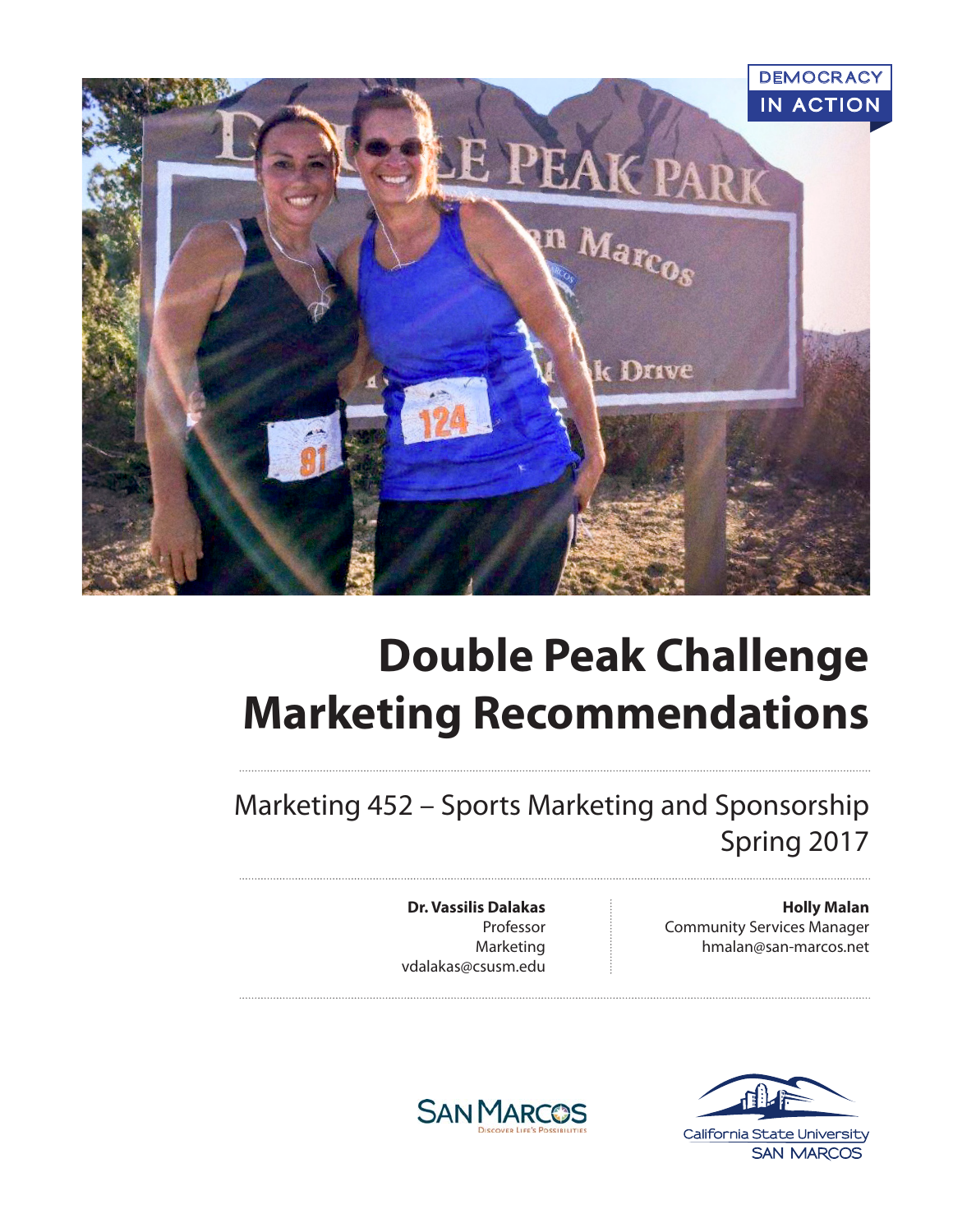## **Double Peak Challenge Marketing Recommendations**



Marketing 452 – Sports Marketing and Sponsorship





### **BACKGROUND**



#### **PROJECT SUMMARY:**

Students from the Sports Marketing discipline will create a Sponsorship Marketing Plan for the Double Peak Challenge, a 10K, 2K and trail trot run to be held in September 2018. This event is led by the Friends of San Marcos Parks & Recreation board, a non-profit arm of the City of San Marcos Community Services Department. The sponsorship and marketing goals for the inaugural run held Oct 1, 2016, were intentionally set low as it was a first-year event. Students will review what was done and create a new or revised plan, incorporating everything from establishing sponsorship levels to promotion, execution and evaluation.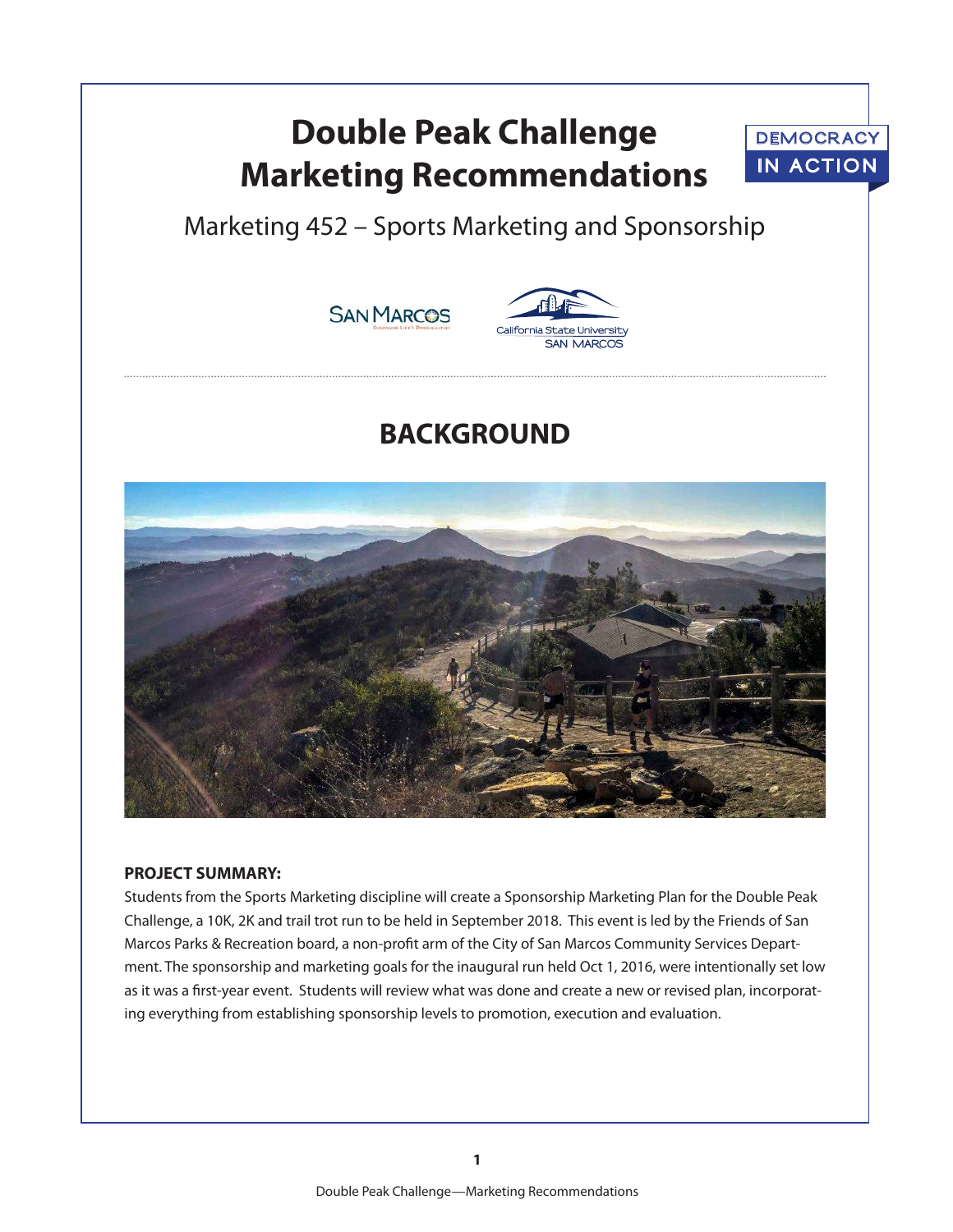## **Double Peak Challenge Marketing Recommendations**



### Marketing 452 – Sports Marketing and Sponsorship





#### **EXPECTED DELIVERABLES:**

- 1. Meet with key Community Services staff to gain insight and background on the mission and vision of the Friends of San Marcos Parks & Recreation.
- 2. Attend a Friends board meeting; present the project and expected process to members; ask for their input
- 3. Include in the Marketing Plan the promotion to schools and the San Marcos Unified School District, running publications, non-profit groups, health & wellness partners, and other like-minded groups.
- 4. Research other 10K local runs, garner and incorporate ideas for best practices marketing efforts for this type of event.
- 5. Develop an evaluation tool for participants, sponsors and volunteers to utilize.

#### **ADDITIONAL USEFUL INFORMATION:**

Sponsorship Decks

2016 Sponsorship Packet

Friends of San Marcos Parks & Recreation board meeting dates 2017: Jan 20, Feb 17, Mar 17 at 12pm at San Marcos Community Center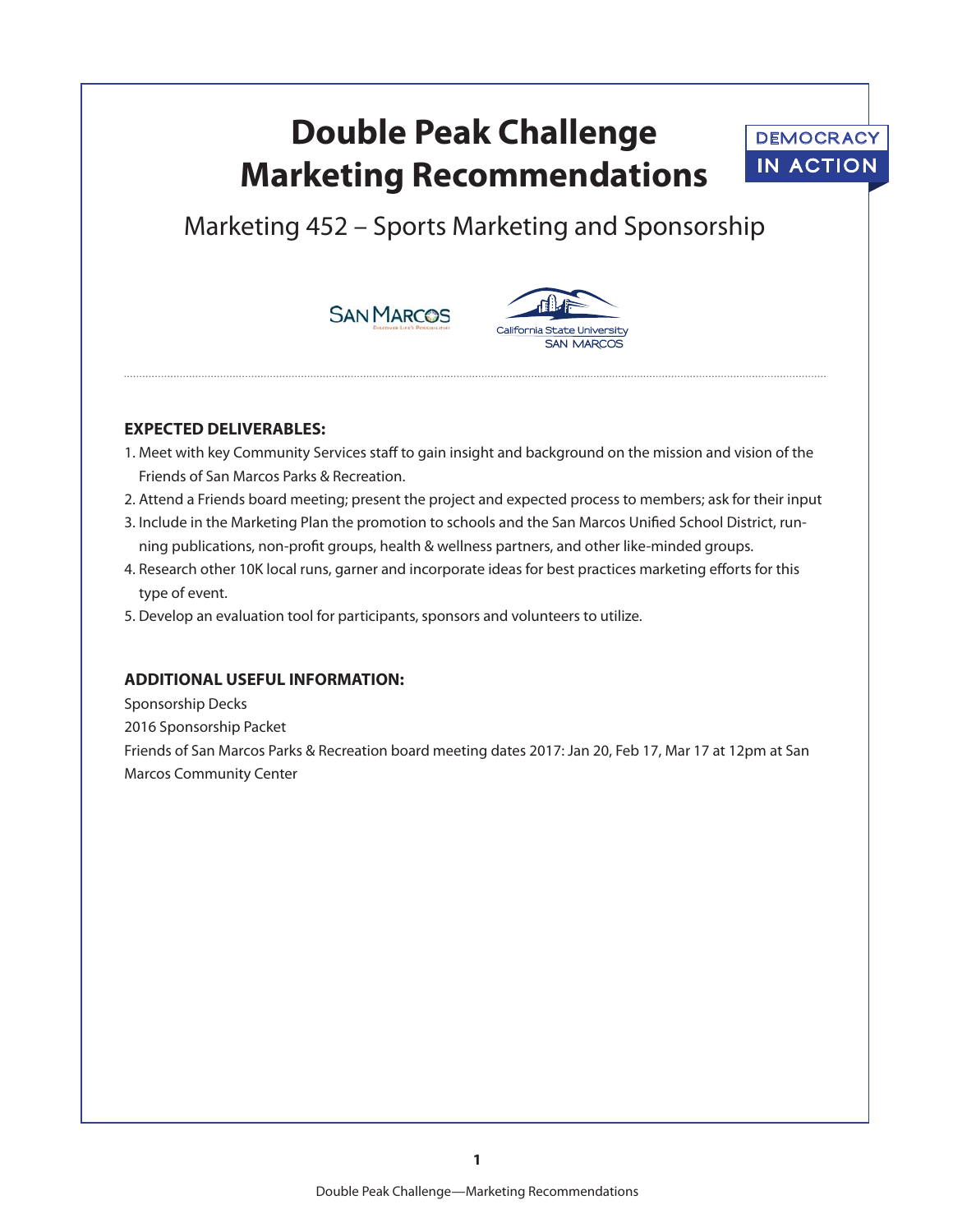

## TARGET SMALL BUSINESSES

Austin Burke

#### **Target Market**

The primary target audience is small businesses, who are actively seeking out team bonding ideas. Target those small businesses with employees that range from 10 to 35 personnel. For example, many small businesses take part in team bonding such as kick ball and softball. Participating in the Double Peak Challenge together would act as a fun alternative to other team bonding activities.

#### **Objective/Goal**

By exercising this idea of price bundling, selling two or more goods/services as a single package for one price, we can offer multiple race ticket entries at a discounted price to increase the consumer's perception of value.

#### **Summary**

The main concept of this idea would be to advertise three different price-packaging plans for small business owners. Each of these plans will leverage the idea of health and fitness and a way to promote team building. Of course, participants race individually, but showing them running together and accomplishing a 10k or 5k race provides the entire business the feeling of accomplishment.

#### **Steps Involved**

- 1. Two months prior to the race, create three pricing bundles that have significant value to different sized businesses. Have two bundles with a fixed amount of tickets for the bundle and the last one where the company can mix and match. Include some other incentives such as custom participant trophies for the office (sent in advance), custom water bottles, even custom made t-shirts. These items not only a) drive up the value of the packages but also b) show these businesses the benefits of doing this race.
- 2. One month prior to the race, begin advertising these different packaging levels. By using secondary research, locate all the potential small businesses and either contact their email, set up posters that stick in the ground near the businesses or reach out with a flier. Run many Facebook advertisements on social media to promote strictly to local small businesses such as those in Carlsbad, San Marcos, Escondido, and Vista. Carlsbad would be the biggest recommended area due to the growing population of small businesses.
- 3. One week prior to the race, create a sense of urgency on social media. This sense of urgency could be showing a clock ticking down or maybe saying this the last week to purchase a business race package. Something to make these business owners feel like they have to do it today or they will miss the deadline. This will also create a reminder for them as well, in case they forgot.
- 4. Three days prior to the race, send out an email blast, Facebook ads, and fliers that announce the race is almost here. Announce this is the last day to purchase these price packages.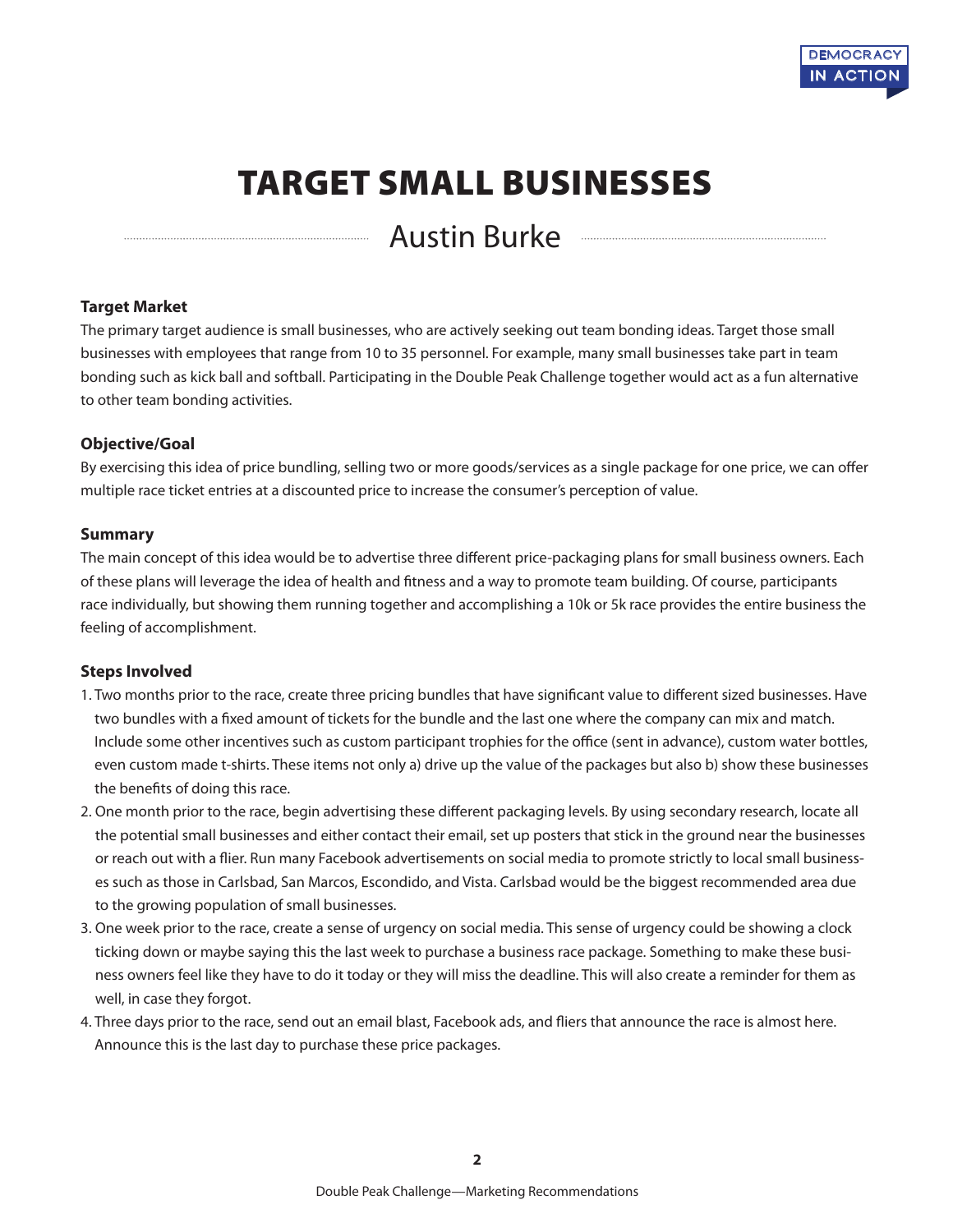

#### **Conclusion**

The main selling point of this idea is the volume of race entry tickets. Of course, introducing small businesses this new team building activity is worth something, however, the race itself will make them desire to purchase a package.

## ATTRACT AVID RUNNERS

### Sean Ochwat

#### **Target Market:**

This recommendation targets passionate, hardcore and avid runners aged 16-65 years old. These people are excited about new racing and running events, and therefore are more likely to partake in the event and find value in our incentives.

#### **Objective/Goal:**

The goal of this recommendation is to bring more participants to the event, and increase the overall revenues of the Double Peak Challenge. Our incentives aim to increase the number of individuals that attend the event for the 5k and 10k challenges.

#### **Summary:**

I would suggest that the Double Peak Challenge create a recommendation and referral system to help draw more participants to the event. This is done by providing incentives to people in order to get them to recommend and referral others to the event, like friends and fellow runners. The incentives will incorporate a mixture of current ticket pricing discounts, future ticket pricing discounts, and free product. Ultimately, by offering special discounted prices and other incentives to those who bring others to the event, we can increase the overall amount of participants and attendants at the event, while increasing revenues for the Double Peak Challenge.

#### **Steps Involved:**

To begin, Double Peak Challenge should advertise on their website and social media pages that they are offering a recommendation and referral program to all who are planning to participate in the event. The referral program will work like this:

- Individuals that recommend and referral one other runner will receive a 10% discount off the price of their ticket as well as a 5% discount to the person that they referred.
- Individuals that refer two other runners will receive a 15% discount off the price of their ticket, and a 5% discount to the person that they referred.
- Individuals that refer three other runners will receive a 20% discount off the price of their ticket and a 5% discount to the people that they referred.
- Individuals that refer four other runners will receive a 25% discount off their ticket price, a 5% discount to those they referred, a sponsorship swag bag, and a 50% off discount voucher for next year's races.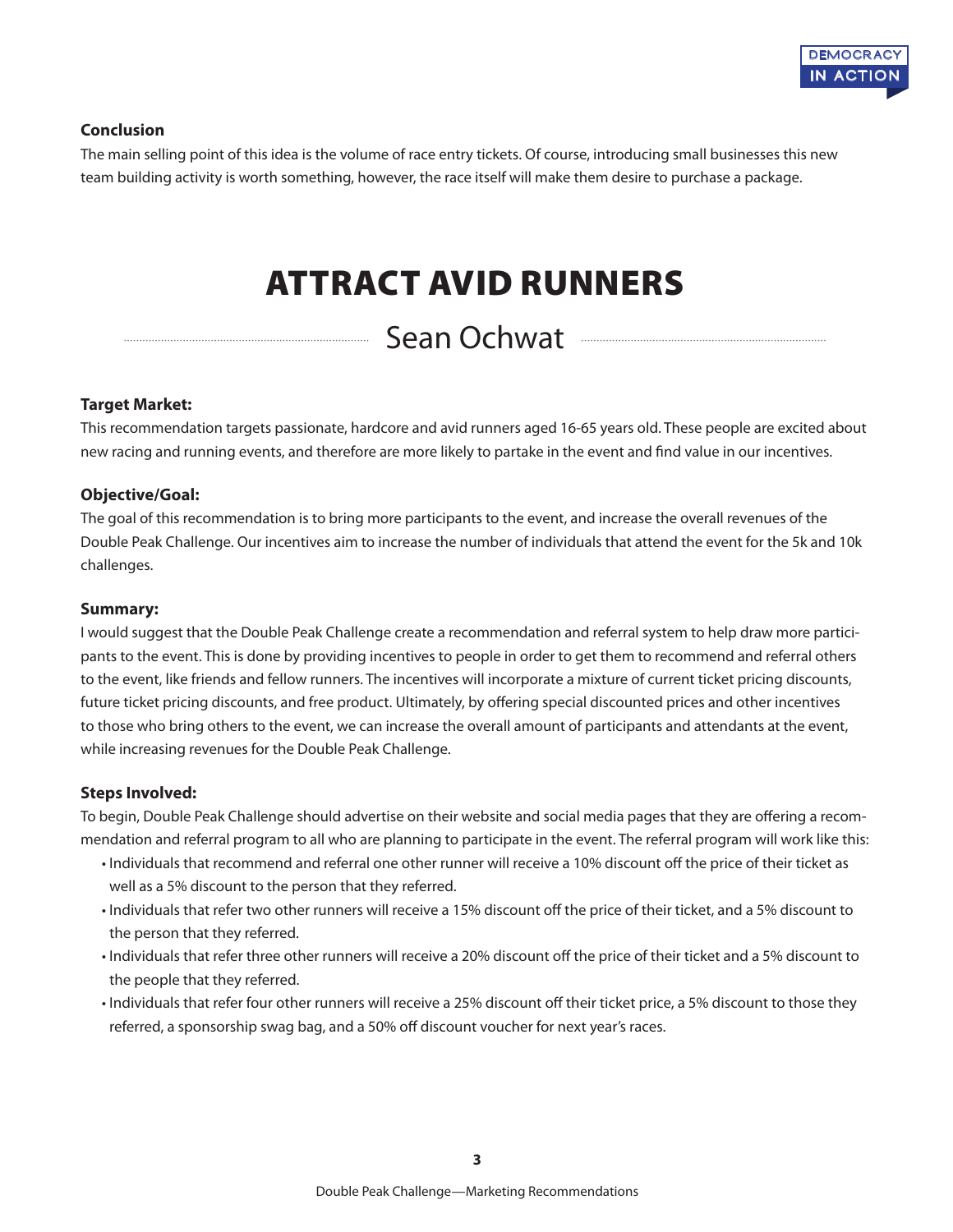The referral program will be setup through the Double Peak Challenge website. There participants can log the people that they refer and put it into a system that is easily accessible to the people in charge of sign-ups. When participants sign up for the event, they will be asked about any recommendations and referrals that they have made and employees will check the system to see how many people they have referred and what type of discounts they will receive.

In addition to the discounts that these participants will receive for partaking in the recommendation and referral system, they will also have the opportunity to receive a free sponsorship swag bag by connecting to the event through social media. Those who participate in the program will be encouraged to share a picture of themselves with the people that they referred to the event. Using the hashtags #DoublePeakChallenge and #BringFriends, they can post their photos over social media and receive a gift at the event with proof of posting.

#### **Conclusion:**

Using this recommendation and referral program, we are better able to convert people that were not going to attend the event into people that are excited to participate in the event with their friends. Offering price discounts and other incentives are a great way to get more people to the event, as it is a good way to increase value to your customers. Many runners prefer to run with others, therefore it is a good idea to target and incentivize these people to encourage more of their running friends to participate in the event.

## ATTRACT AVID RUNNERS

### Terra McGinnis

#### **Target Market**

Men and women who are active year round, participate in local running events, and seek an extra challenge. The age range of this target market is broad, but would most likely be between the ages of 25 and 50.

#### **Objective / Goal**

To attract people to register for the Double Peak Challenge 10k event in 2018.

#### **Summary**

Develop a "3 Course Challenge" that features three running events by Sandy Feet Events throughout the year. Since this is a 3 Course Challenge, participants must sign up for the most challenging event offered at the following races. The events include the San Diego Resolution Run 15k in January, San Diego Beach & Bay Half Marathon in May, and the Double Peak Challenge 10k in October. Participants of this challenge must complete a combination of three of these events in consecutive order starting with any event. Once they have completed these three events, they will earn a 3 Course Challenge medal and a t-shirt. If a participant misses one event in consecutive order, they will be disqualified and have to start the challenge over.

**4**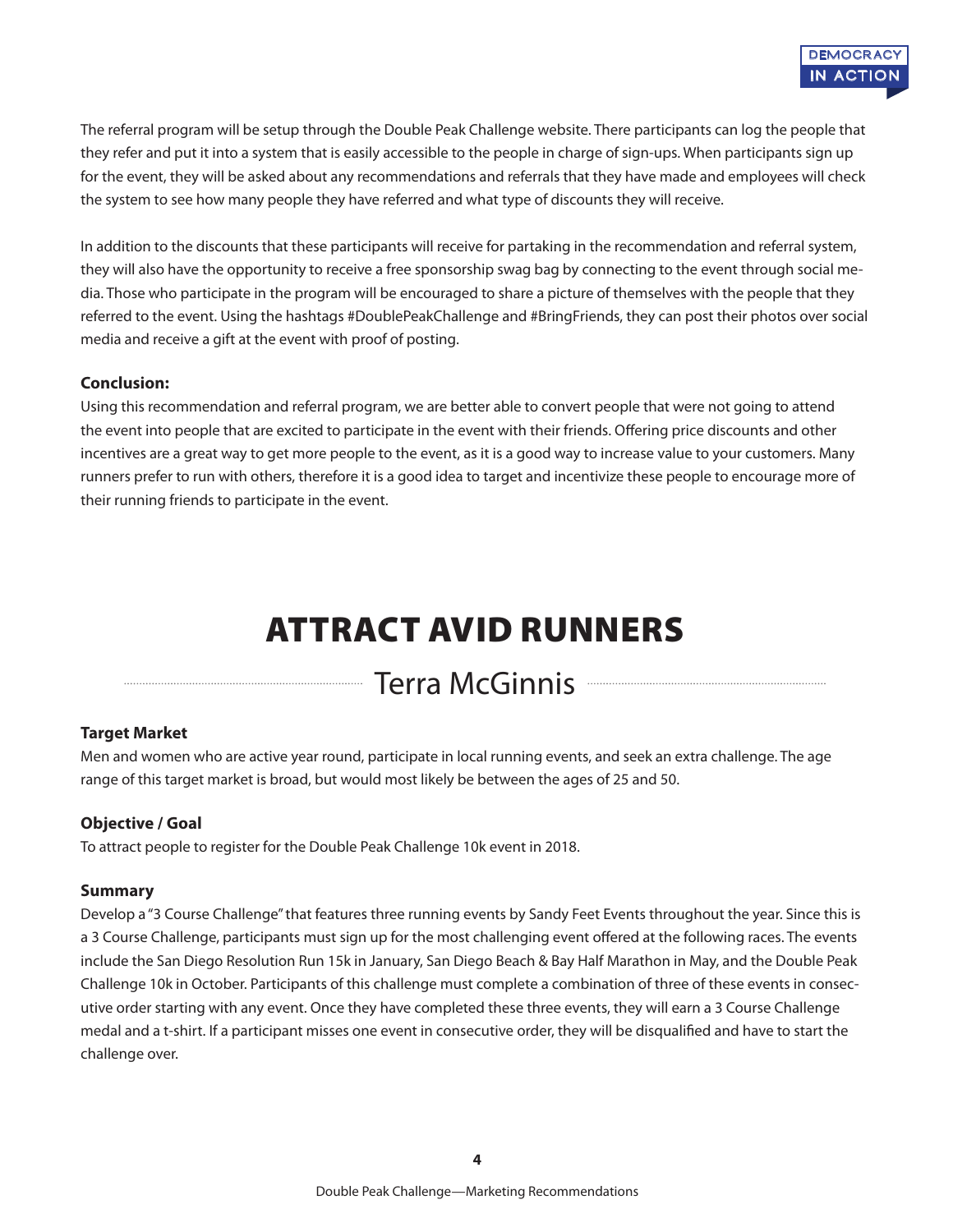#### **Steps for all events:**

- 1. Bring together the three events: Discuss with Sandy Feet Events the idea of bringing these three events together as an alternate challenge for runners and incentive to participate in multiple events. Although organizers should promote the events separately, they should also connect the events together as key parts of the 3 Course Challenge.
- 2. Provide information about the challenge: On each of the event websites, there should be a web page dedicated to providing participants with information about the 3 Course Challenge. This page will provide the rules about the challenge, logistics about picking up their prizes, and registration links for each race starting with the closest upcoming event.
- 3. Year-round promotion: Since this promotion involves 3 events throughout the year, they should be highlighting the 3 Course Challenge year round. When participants register for the races online, they should receive information about the 3 Course Challenge as incentive to sign up for the other races. As each specific event comes closer, it will be imperative to promote and highlight the 3 Course Challenge even more.

#### **Steps for Double Peak Challenge:**

- 1. Provide information on all marketing collateral: Organizers should implement an online information page on the Double Peak Challenge website once the logistics have been determined with Sandy Feet Events, the Resolution Run, and the Beach & Bay Half marathon. Informational brochures about the Double Peak Challenge should include a 3 Course Challenge section with rules and logistics of the challenge. All posters and promotional items should highlight that the Double Peak Challenge as part of the 3 Course Challenge and state that information can be found on the website.
- 2. Year-round sign up opportunity: Since each event is going to be promoting the Double Peak Challenge as part of the 3 Course Challenge, participants need to have access to sign up for the race throughout the year. If registration is not available, participants may forget.
- 3. Create a Facebook and Twitter page for the Friends of San Marcos: By creating these pages, you can target the active people of San Marcos and highlight the Double Peak Challenge to a more targeted audience. Promote these pages through the City of San Marcos pages that have a following and friendsofsanmarcos.org. Once these have been set up, the pages should highlight the Double Peak Challenge throughout the year.
- 4. Set up an event tent and distribute race brochures at the Resolution Run: Since this is going to be the first event of the year and part of the 3 Course Challenge it is important to have presence at the race itself. Hand out brochures with race information to participants. This will increase their awareness about the 3 Course Challenge and the Double Peak Challenge. Provide participants with the opportunity to sign up at the event tent at a discounted price. Promote your appearance at the race through all social media outlets and web pages of the Friends of San Marcos and the City of San Marcos.
- 5. Distribute brochures in the North County and San Diego area: It is important to get physical information to the people. Choose locations where many active people go such as running stores, gyms, yoga studios, food places, local schools, CSUSM, and anywhere else. Distribute to as many stores in the San Marcos area and to more targeted locations outside of San Marcos. It will be important to get brochures in the San Diego areas near the other two events of the 3 Course Challenge as well. The first round of distributions should be about 8 months prior to the event, then again 4 months prior, and 2 months prior.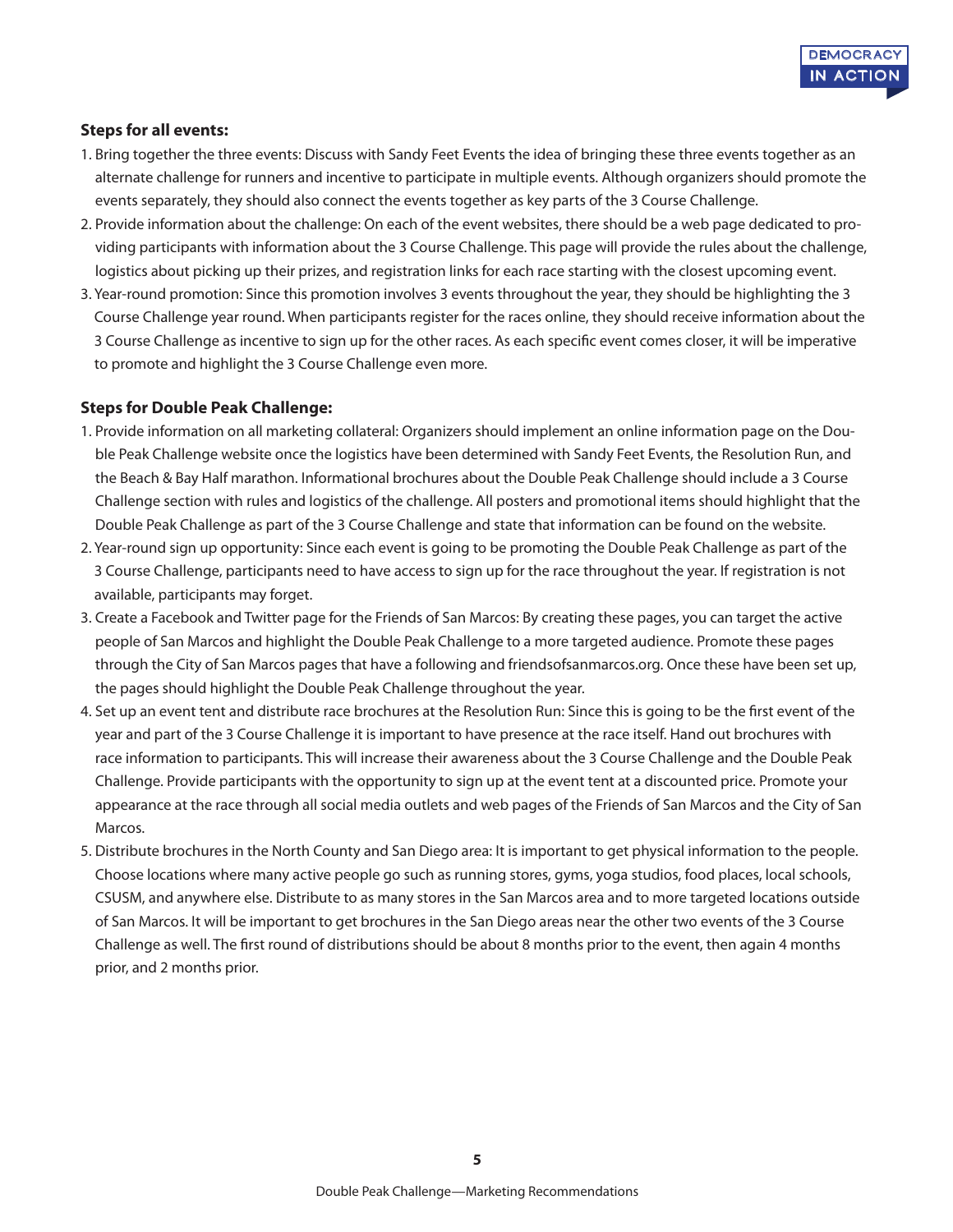- 6. Set up another event tent and distribute race brochures at the Beach & Bay Half Marathon: This is the second event of the year, and is likely to be the second one of the challenge for participants. Remind participants that the Double Peak Challenge is next to complete their challenge. Additionally, let people know that it is never too late to start the 3 Course Challenge and that the Double Peak Challenge is next in the series. Again, provide participants with the opportunity to sign up at the event tent at the same discounted price as the Resolution Run. Promote your appearance at this race through social media outlets as well.
- 7. Begin highlighting the Double Peak Challenge in June: When June comes, the Beach & Bay Half Marathon will have completed and the Double Peak Challenge will be next in the 3 Course Challenge. Marketing efforts should highlight that it is the next event in the series and final event of the year. Social media posts should be made highlighting this, and the home page of the website should highlight this as well. Promote sign up for the race before prices increase. Since it is the last event of the year, it is highly likely that it will be the final event for participants to complete their challenge. No special discounts should be offered at this time, because the challenge should be enough incentive for people to sign up.
- 8. Steadily promote the 3 Course Challenge: From June to the beginning of August, make sure to highlight the 3 Course Challenge as incentive to sign up among other marketing efforts and sponsorship posts. This promotion should occur every few of weeks, to ensure that followers do not get overwhelmed or annoyed with the challenge.
- 9. Increase promotion in August: Come August, increase promotion of the 3 Course Challenge to every 2 weeks. Three weeks prior to the event, post once a week as a constant reminder of the Challenge. Ensure that your following knows that they are getting closer to either completing, continuing, or starting their challenge. Vary posts
- 10. Create varying posts: Make sure that the 3 Course Challenge posts vary. They should be informational, act as a simple reminder to sign up, create motivation and excitement about participating in the challenge, and/or showing appreciation for your 3 Course Challenge participants.
- 11. Set up a 3 Course Challenge booth at the expo and event: Provide a specific 3 Course Challenge booth at the pre-race expo where participants have the opportunity to learn about the challenge, the events involved, and the incentive to participate. At the event, this booth will provide the information, but will also be where people can receive their medal and t-shirt upon completion of their challenge.

#### **Conclusion:**

This plan will provide many benefits to all parties involved, and should increase the amount of participation in the Double Peak Challenge 10k. Providing a promotion that is creative, feasible, and yields results is imperative to any event's success. The 3 Course Challenge implements all three elements. It is creative because it provides extra incentive for people to participate in multiple events for a reward at the end. Many people who participate in running events like these enjoy challenges and rewards for their extra participation. T-shirts and medals are a large factor in why many people participate in events like these, and this challenge provides that along with the intangible sense of accomplishment. This idea is feasible because it is a low cost marketing idea because the prize is a medal and a t-shirt offered to a small group of people and funded by three events. The audience reach also triples because the Double Peak Challenge will be highly promoted at two events with participation of over 1,000 people each. It also benefits Sandy Feet Events because the focus is on events that they work with. Finally, it should yield results and increase profits because we are offering a low cost incentive that will increase the interest and participation of the Double Peak Challenge. Many participants that we are targeting do not put a price tag on the accomplishment and physical reward that a challenge like this has to offer, so they will be willing to spend the money to participate in all three events.

**6**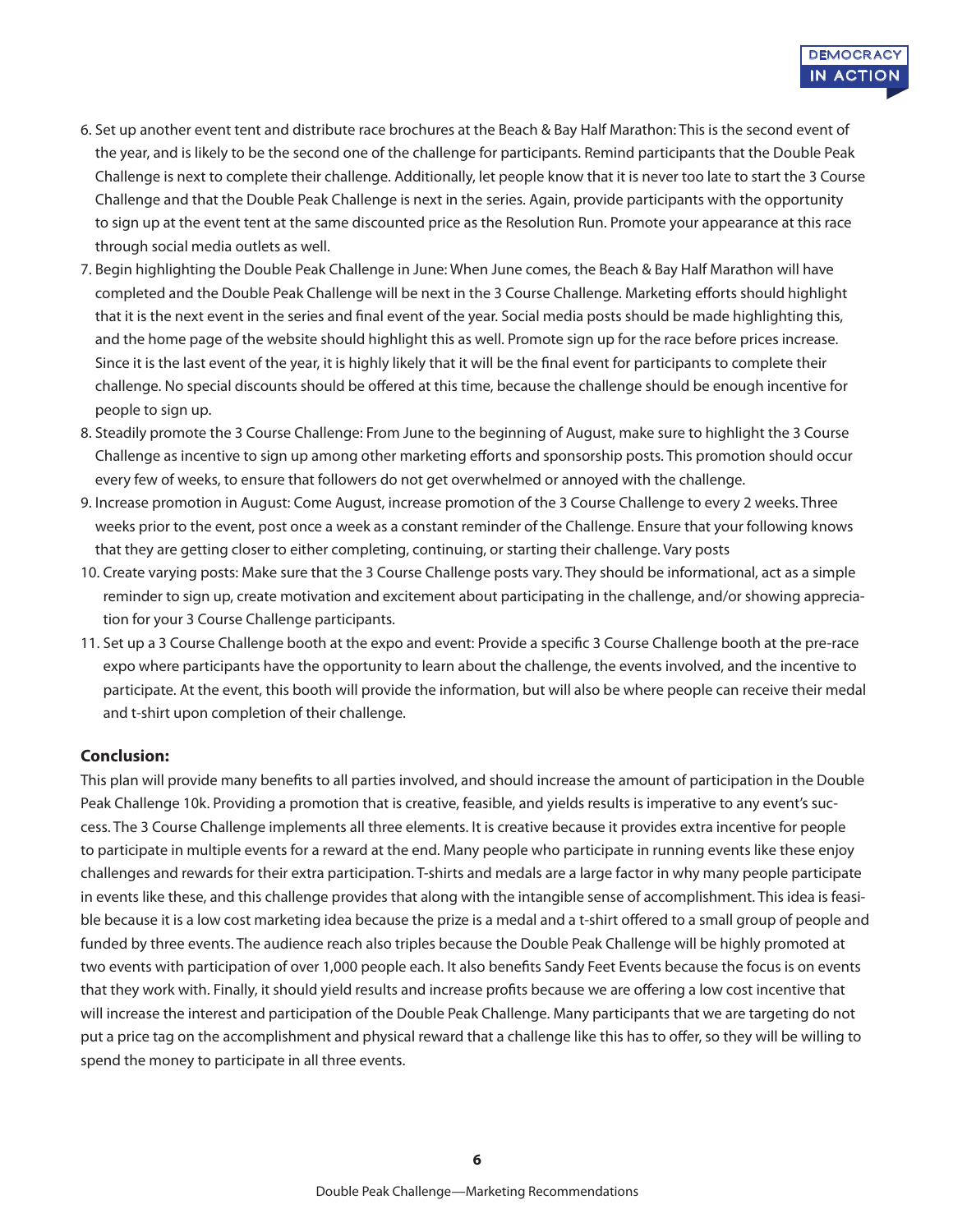

## INCREASE CSUSM STUDENT PARTICIPATION

**Example 21 Yelcey Martinson** 

#### **Target Market**

The main focus will be to target both males and females who attend CSU San Marcos who use social media and have an active lifestyle. Ages will range between 18 and 25 years of age. As of 2015, the total enrollment of CSU San Marcos is 14,179 students.

#### Objective

The Objective is to improve the social media presence of the Double Peak Challenge in an impactful manner to increase the amount of followers and ultimately race participants by having them participate in a social media contest.

#### **Summary**

The City of San Marcos has about 1,060 Instagram followers and the CSUSM News page has over 6,500. The main point of this idea is to have both of these Instagram accounts working together to promote the Double Peak Challenge to the students on campus by having them participate in a social media contest. The point of this contest is to promote a healthy and active lifestyle, but also to have people share their personal stories about what motivates them. There is no current monetary cost for this recommendation, however, it will take a generous amount of time to create and share motivational content. It is also important to do so at appropriate times of the day to maximize exposure. There will also be time required to review all the entries and select winners. While posting content is a good way to gain exposure, the way you guarantee it is to encourage and promote user participation.

#### **Steps**

About two months before the race, the City of San Marcos page will create a post specifically directed towards college students that informs them about the race. This could mean that a person in the photo is wearing CSUSM colors or athletic wear. The post will encourage followers to follow the CSUSM News page and keep an eye out upcoming posts about the event. Certain hashtags will feature on all posts to make sure that the post has the most exposure. Examples include #DoublePeakChallenge, #CSUSM, #CityofSanMarcos, #10k, #5k, #runners, or #trailrunner.

Example post: Hey CSUSM students! What outdoor activities do you like to do when you are not tackling homework and group projects? Does running outdoors on the gorgeous hills of San Marcos sound like a worthy study break? Well the San Elijo Double Peak Challenge may be the perfect event for you! Visit @sanmarcoscity to stay up to date on upcoming events and contests! More info to come!

One week after the original post, the CSUSM News Instagram will post rules and guidelines for a contest to win a free race entry. The contest will be that followers have to post a photo or Boomerang video of them doing their favorite outdoor activity with a written post about what inspires and motivates them.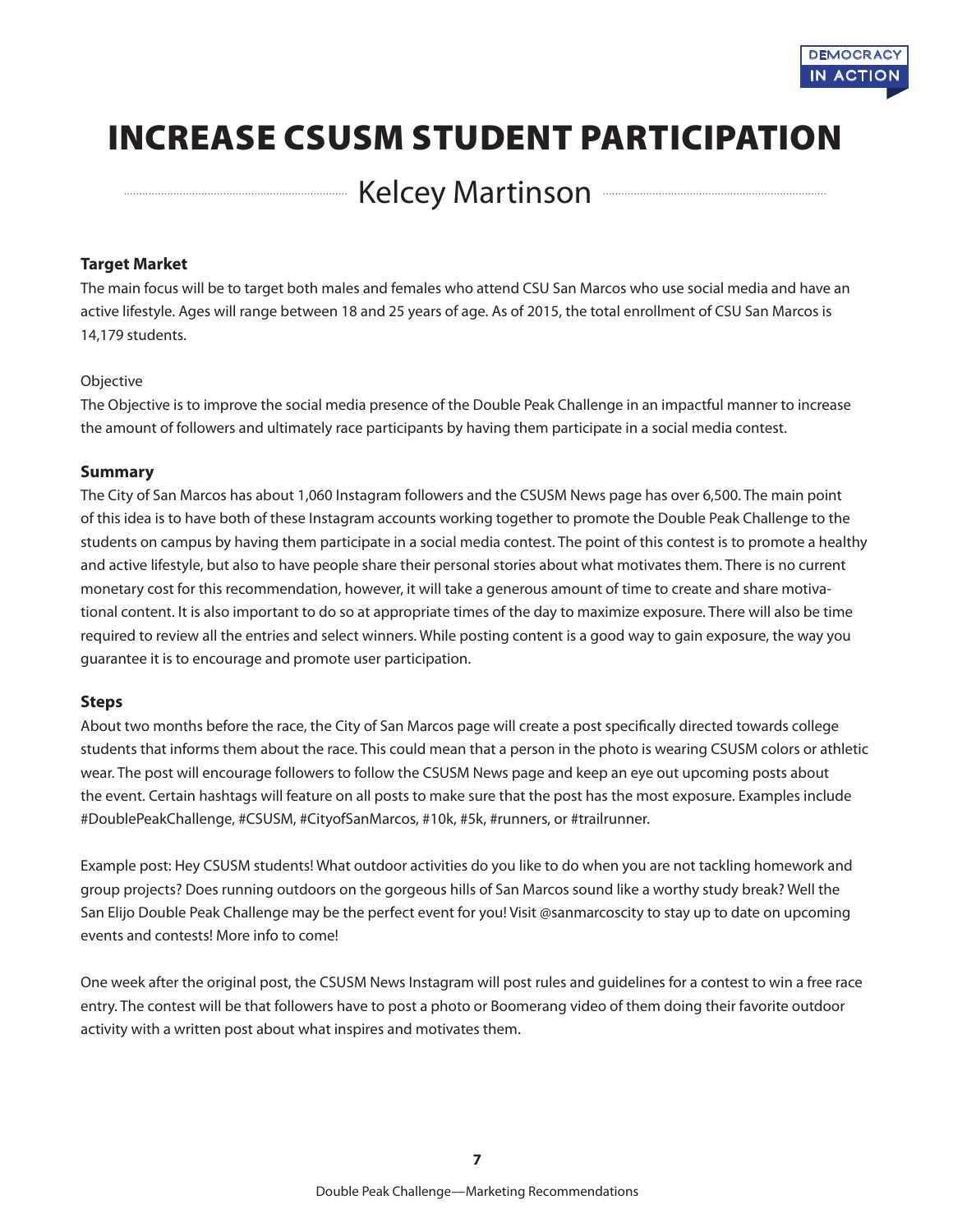

Example post: Alright CSUSM students, we want to see what your favorite outdoor activity is! Post a photo or Boomerang of you in action and write a post about what motivates and inspires you! It can be as long or as short as you want, but we will pick the top 10 most motivational and those winners will receive a free race entry for the Double Peak Challenge! Make sure to tag @CSUSMNews and @SanMarcosCity in your post! Good Luck!

There will be reminder posts every week restating the rules and encouraging followers to share their stories. The contest will run up until 2 weeks before the race and there will only be 10 winners. We will select the winners and announce them on both social media accounts.

#### **Conclusion**

The main selling point of this idea is that the City of San Marcos will be using the CSUSM News Instagram page to bring attention to the Double Peak Challenge. Social media can be an incredible resource for many companies and organizations when using it properly. This presence is only useful if the content created is sharable and has viral potential. The ones who will be creating this content are the followers. By having the post be motivational and inspiring, it has more of a possibility of becoming viral since it is positive. In addition, opportunities seem more valuable when they are limited; therefore, it is important to state when posting the rules of the contest to make sure that it is clear that only 10 followers can win free race entries. For those reasons, this idea will work because it maintains the value of the city and CSUSM while also encouraging the community to stay active and share motivational and inspiring stories.

## GREEK DO DOUBLE PEAK

### Sebastian Cervantes

#### **Marketing Recommendations:**

1. Greek Do Double Peak

- The target market for my marketing recommendation "Greek Do Double Peak" will be CSUSM Greek students. This target market is college students that actively serve the community with their volunteerism. They do not need to be fit, but the focus is to invite their presence because they are scholars and community service volunteers. We will be targeting to a young demographic aged 17-22.
- Objective/goal: To attract people to register for the Double Peak Challenge
- The key point of my idea is a social media promotion strategy that will connect the Greek participant to the San Marcos Promise beneficiary. By participating in this social media posting, they will feel motivated to run.
- The steps involved to implement "Greek Double Peak Challenge" are as follows:
	- 1) Post an Instagram selfie of yourself at CSUSM or Double Peak with a caption storying your education at college.
	- 2) Hashtag #GreeksDoDoublePeak and tag the Double Peak Challenge Instagram
	- 3) Five randomly selected to earn a free entrance to run.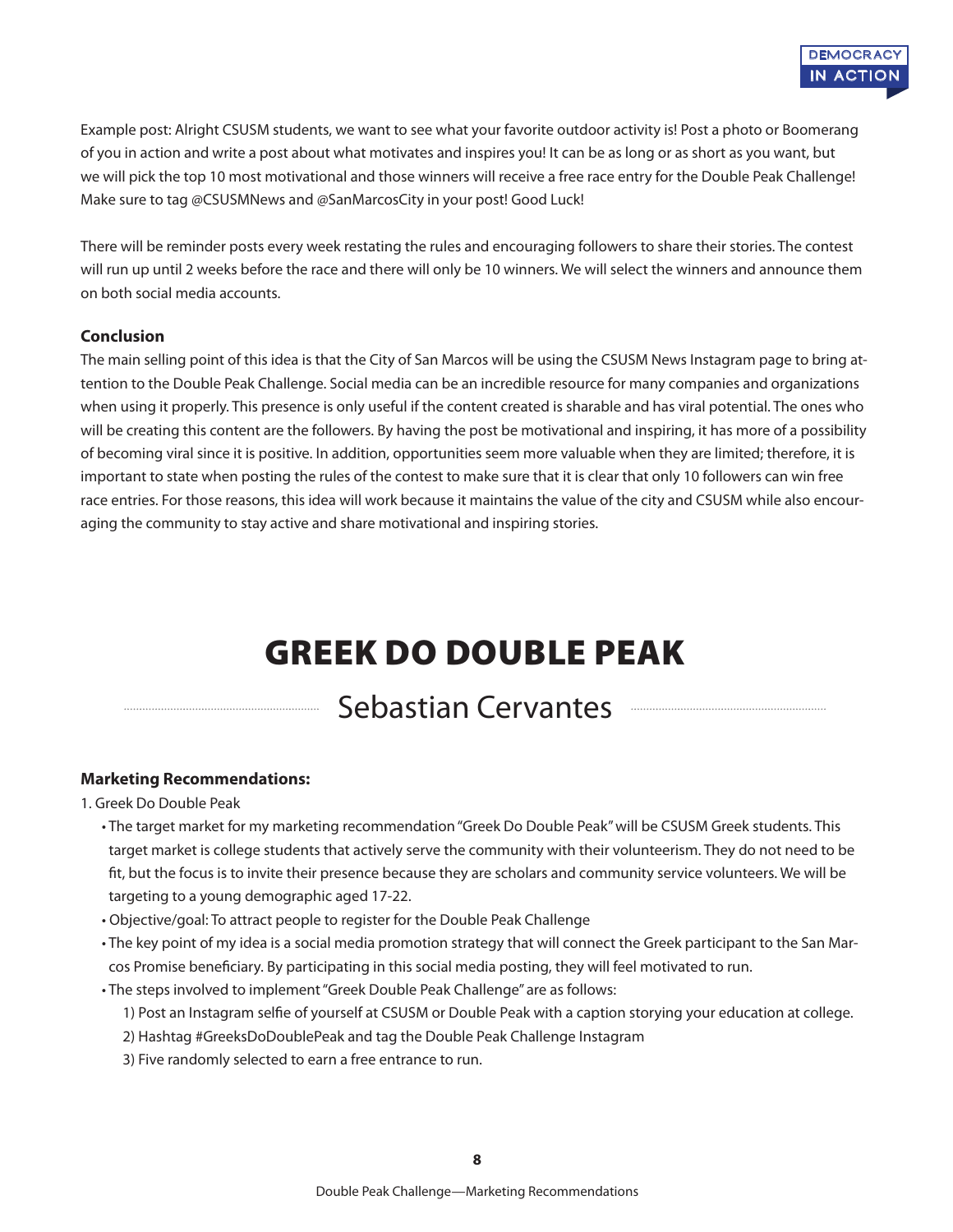

• This social media promotion will be successful because it will create participation thanks to the random selection of free admission to run. Considering CSUSM has over 300 Greek members, there will be leaders who influence participation among their respective organizations. Internally those organizations that participate in events like Double Peak Challenge, receive credit for community involvement. It will also be successful because by posting a selfie storying someone's college education, it will create a connection to the San Marcos Promise mission of fostering higher education

## TARGET HIGH SCHOOL RUNNERS

Erika Brown

#### **Target Market**

The target market for the Double Peak Challenge would be high school cross-country runners. Specifically, male runners that are always seeking to challenge themselves, maximize strength, and enjoy the outdoors. At four high schools that are close to the event (San Marcos, Escondido, Carlsbad, Oceanside, and Vista), each has 30 runners in their program with around 20 of them being males. Based on the current leaderboard for the male division in North County, all four of the mentioned high school's programs rank within the top 20. The rankings prove the runners' dedication to the sport. For this reason, targeting the stated high schools' cross-country programs will work. In addition, this is a great way to embark on the San Marcos Promise by teaching the participating students life skills like goal setting, discipline, and self-reliance.

#### **Objective/Goal**

The objective is to increase registration by 100 participants for the competitive 10k challenge.

#### **Summary**

To increase participation for the 10K challenge, I would suggest implementing a Frequent Runners program designed for people who compete in the 10K Double Peak Challenge. The program will consist of three tiers: The Supporter level, Advocate level, and the Loyalist level. The entry to each level will be based on how many points the program members are able to accumulate throughout the year. The Frequent Runners program will be based on escalator commitment. Meaning, once runners become a member of the program, the only way to go from there is up to Loyalist level. The Frequent Runners program will involve various tasks that members can participate in which include checking into events, competing in local races, connecting with the Double Peak Challenge on social media, and sharing photos from events.

#### **Steps Involved**

To implement the Frequent Runners program, the following arrangements need to be established:

1. Compile a list of appealing rewards and activities for members. With the event held in September 2018, it is best to have such list established and ready for implementation by fall 2017. This will grant plenty of time for members to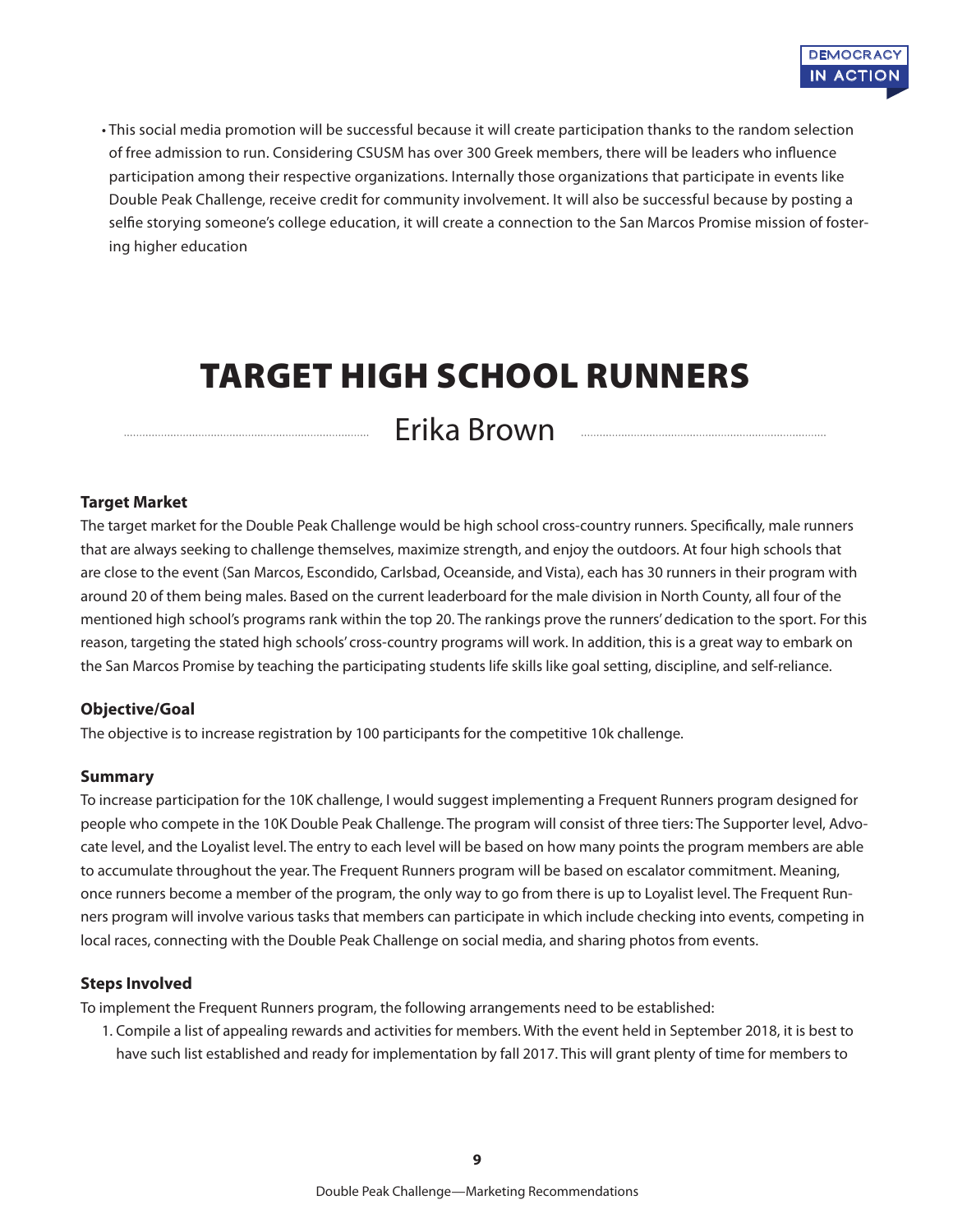join and accumulate as many points as much points as possible prior to the big event. Possible rewards could include discounts on local races, free entry to the 2018 Double Peak Challenge and free sponsor merchandise or coupons. As previously mentioned, activities that count for points can include sharing or posting photos and commenting on Double Peak's social sites, checking-in and competing in upcoming local races or purchasing sponsored products. Lastly, completing the 10K Double Peak Challenge 3 consecutive times could be a challenging activity that members can towards and would ensure repeated attendance.

- 2. Enable a widget for the event webpage. For the rewards program to run effectively, organizers must include a widget such as Gratisfaction on the event webpage. The widget enables the owner of the site to view user analytics for the program. The analytics include the number of users that have signed up and their overall engagement with the program. With the event taking place in September 2018, the Gratisfaction widget needs to be added to the Double Peak webpage by fall 2017.
- 3. Allocate points for each tier level. Each tier needs a designated amount of points for members to attain. Once members have signed up for the event, they will be awarded 40 points, which automatically enrolls them into the Supporter level of the program. Members that have accumulated at least 75 points may enroll into the Advocate level. Lastly, members who have acquired 120 points may enroll into the Loyalist level and will automatically enter into the 2018 Double Peak Challenge Giveaway. To give members enough time to accumulate the maximum amount of points, points need to be allocated for each tier level by fall 2017.
- 4. Market the Frequent Runners Program. To raise awareness of the program's existence, organizers should highlight it on the Double Peak Challenge's webpage, the event's social sites using relevant hashtags to maximize awareness. Also, consider marketing the program on race websites where the event is featured. Along with all the other arrangements, this should be implemented in fall 2017, one year prior to the race.

#### **Conclusion**

The Frequent Runners program reflects the concepts of commitment and social proof. With the effective use of the tier system, the Frequent Runners program will put members to the test to see if they can upgrade their status and reach the next level in the tier system. The program will consist of various tasks for members to complete to earn points and exchange them for rewards. Every time a member completes a task, it puts them one step closer to the Loyalist level. Essentially, this provides members with the incentive to accumulate as many points and as quickly as possible.

The Frequent Runners Program will help increase the annual 10K race participation and with the assortment of tasks to be completed, members of the Frequent Runners program will be rewarded for their active involvement with the event. With the program designed to be a challenge consisting of various tasks, targeting this program to male high school runners will work as they are all for competition.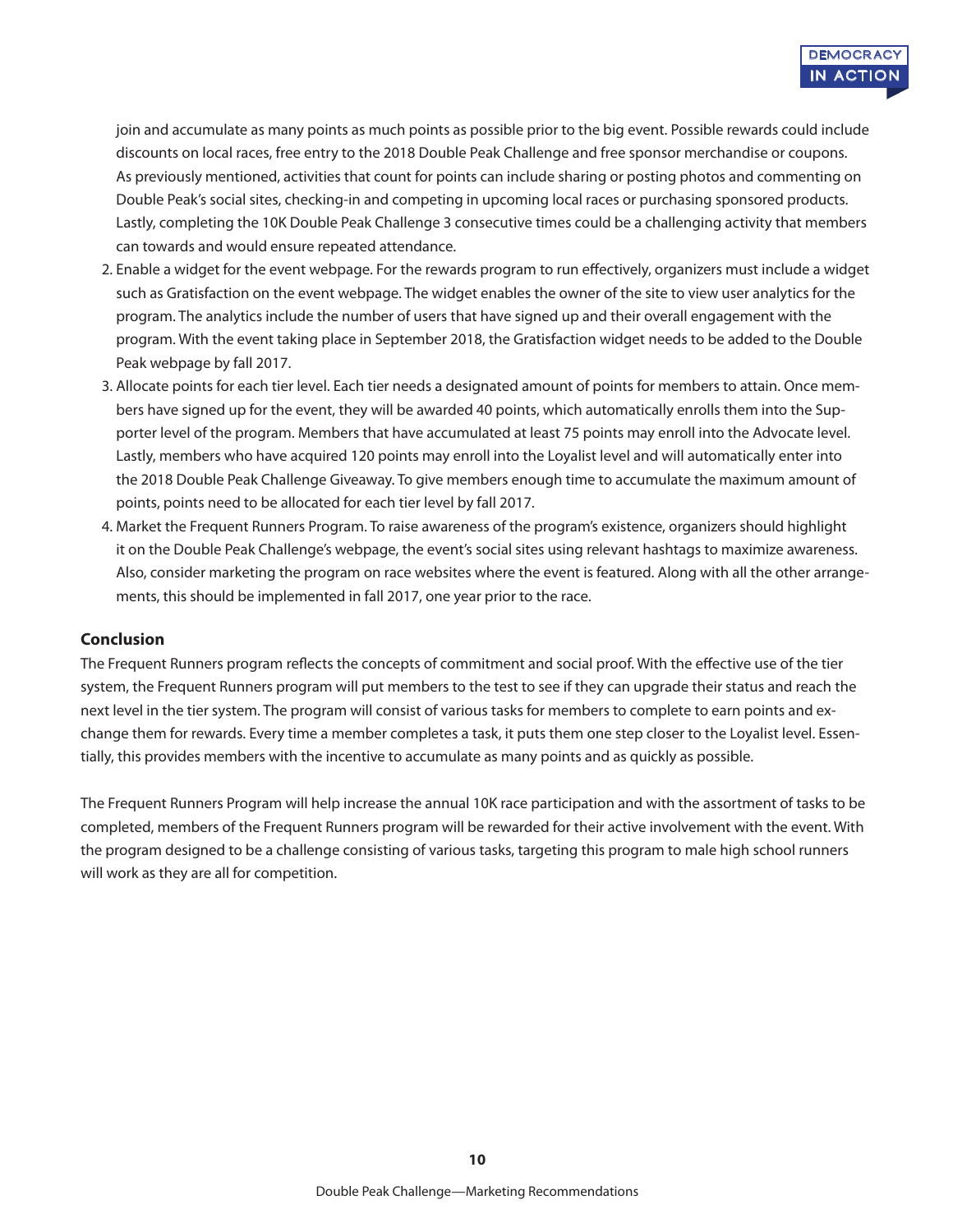

### DOUBLE PEAK DOG DAY

### Blake Miliate

#### **Target Market:**

The local segments that would most likely appeal to the following marketing recommendations come from research performed on Claritas MyBestSegments. One is the "Winner's Circle" segment, families with parents aged 35 to 54 with an upscale lifestyle. They are adventurous, physically active, frequently use technology, and have a median income of over \$100,000. They reside in the 92078 zip code, the same as Double Peak Park.

The other segment that would most likely be attracted is called "Upward Bound." These family households have dual incomes with frequent purchasing activity and technology use. They like to get outside and enjoy creative events while participating in activities that are currently causing a commotion. The parents of these households are aged 25 to 44. These families reside densely in the 92029 zip code, a local zip code to Double Peak Park.

#### **Objective/Goal:**

To provide a pre-race activity that further attracts markets that fit the intended audience to the 10K Double Peak Challenge and increase registrations.

#### **Summary:**

A "Double Peak Dog Day" that is open to the public will be held the month before the 2017 Double Peak Challenge event from 1pm to 5pm on a Saturday. It will bring dog owners together to promote exercising your pets and offer discounted registration for the 10K race at designated tents near the top of the peak. To create liking transfer between the two events, the Double Peak Dog Day aims to reflect the positive feelings that attendees will feel when they participate in the 10K run the month after.

#### **Steps Involved:**

- Step 1: Define the event as a way for the community to come together and exercise with their dogs. The event participants will be starting at the bottom parking lot and running or walking their dogs to the top, where they can find snacks, refreshments and registration/informational tents on the upcoming 10K Double Peak Challenge race.
- Step 2: Create a Facebook event, and gather dog owners together to create photographic and video content to push through social media channels that will market the event during the six months before the Double Peak Dog Day.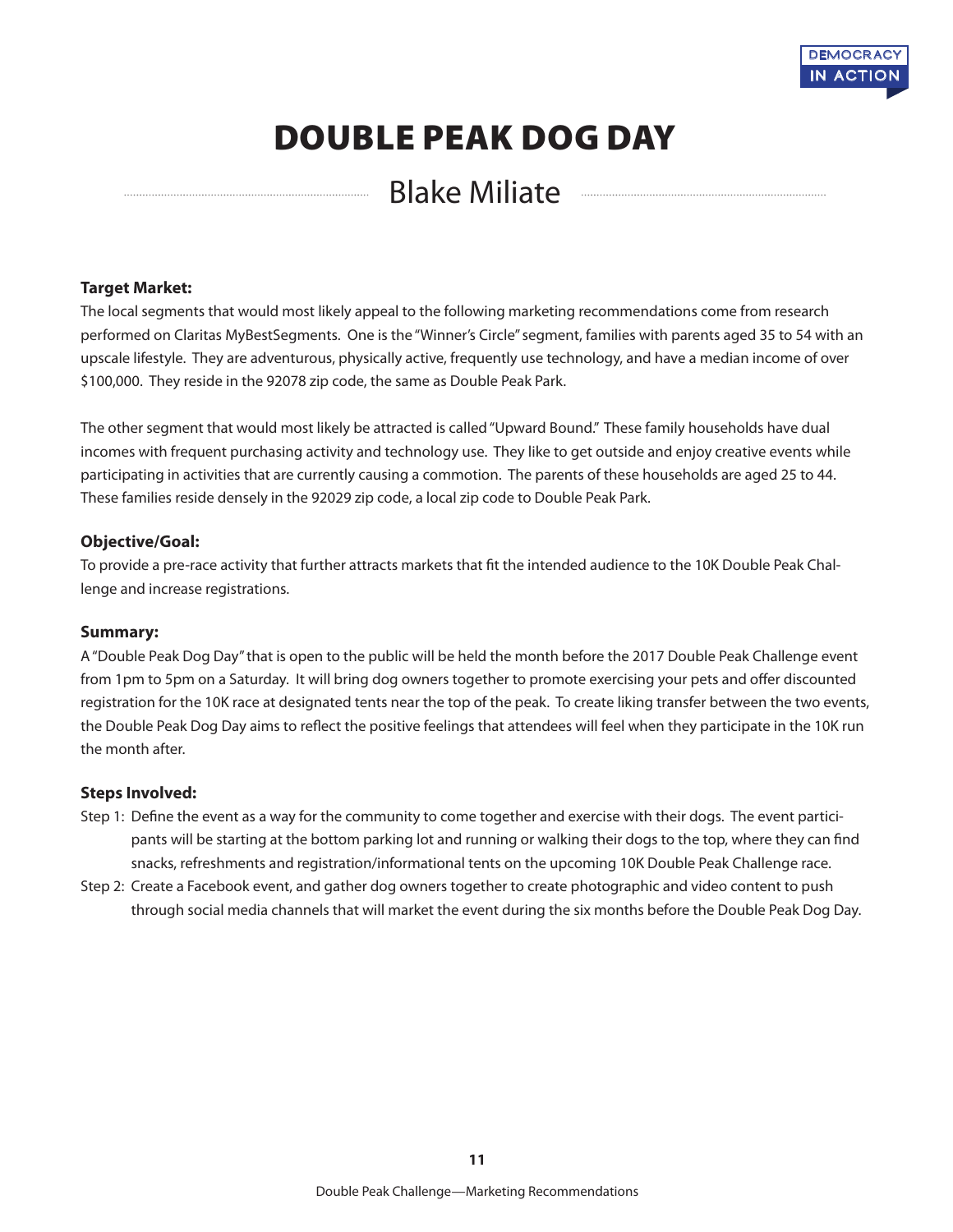

- Step 3: Monitor social media activity and make appropriate and positive responses to anyone's questions or feedback.
- Step 4: Check the number of RSVPs on the Facebook event 2 weeks prior to the dog day and order more-than-enough snacks and refreshments for the expected attendees. Buy giant shallow tubs for dogs to drink from, doggie bags, trashcans, and provide emergency dog food packs at the top of the climb for \$5 a bag.
- Step 5: At the time of event, offer 10% off registration for the 10K run at the registration/information tents, located in the top parking lot. There will also be an opportunity for attendees to pay \$1 for a raffle ticket that will give them a chance to win free entrance to the 10K.
- Step 6: Source volunteers from Friends of San Marcos to talk about all the events that they sponsor, which will further the relationship that they have with the Double Peak Challenge.
- Step 7: The main event will be "Doggie Drag Races" held in the top parking lot, where a 75-foot drag strip will be set up with a sign-in sheet for participants to race their dogs against each other. Each dog that participates will get a small milk bone dog treat at the end.
- Step 8: At the end of the event, there will be a raffle for five people to win entrance to the 10k run the following month.

#### **Conclusion:**

Dogs are an easy way for people to bond and come together. They provide entertainment and stories that people can tell because their dogs are an important member of their family. This event is a cost-effective way to provide fun for local families while advertising for the 10K Double Peak Challenge. It reflects the same vibe that the 10K run does because it is family-inclusive, all about fun, and generates positivity in a communal, local environment. The congruence between the two will prompt Double Peak Dog Day participants to want to relive the feelings they are having that day. They can then fulfill their desire through the discounted 10K race registration.

#### **References:**

https://segmentationsolutions.nielsen.com/mybestsegments/Default.jsp?ID=37&id1=CLA.PZP&id2=06 https://segmentationsolutions.nielsen.com/mybestsegments/Default.jsp?ID=37&id1=CLA.PZP&id2=13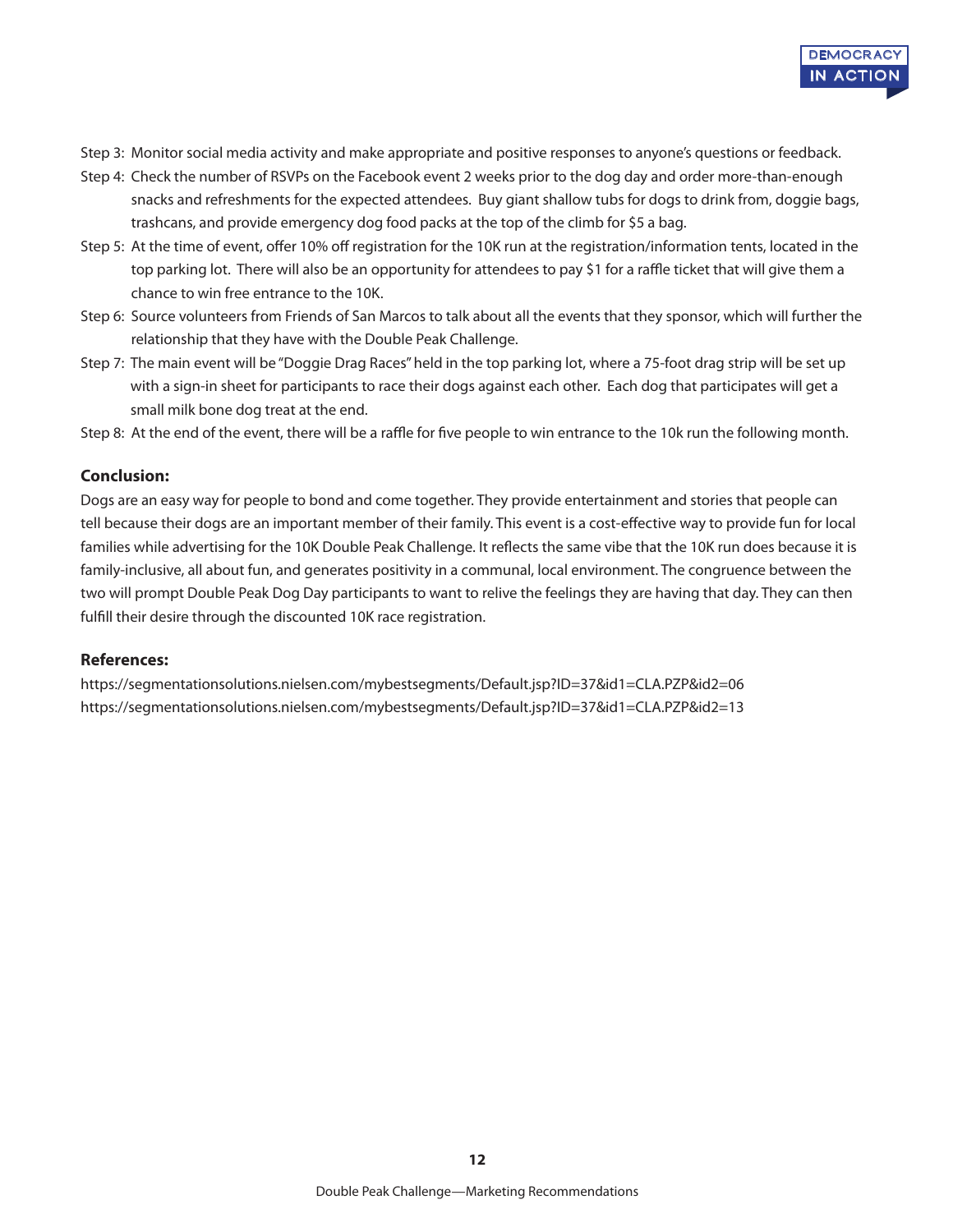

## INCREASE FAMILY PARTICIPATION

### Dean Wiltsey

#### **Target Market**

The main target for this marketing plan is schools in the San Marcos Unified School District. This includes students of all grade levels (K-12), faculty, and the families of students/faculty.

#### **Objective/Goal**

The primary objective of this marketing plan is to encourage schools in the San Marcos Unified School District to get as many participants as possible to register and represent their school at the Double Peak Challenge. Additionally, this aims to increase participation by establishing this event as a friendly competition amongst schools in the local community.

#### **Summary**

The key point of this plan is to attract participants to the event by aligning the Double Peak Challenge with schools throughout the San Marcos Unified School district and allowing participants to represent their own school. In order to do this, the Double Peak Challenge should offer incentives to schools that allow for easy commitment, and then gradually increase the level of commitment with further requests. Schools will be incentivized to participate through labelling, discounts based on number of participants, and onsite booths.

#### **Steps Involved**

- Step 1: As soon as possible, schools should receive an easy opportunity to align themselves with the event. Event organizers can do this with a simple request from the schools to allow the Double Peak Challenge to feature the school name on the event website under a list of "Schools for Happy, Healthy, and Active Kids". Labelling schools with phrases such as this will play into their commitment levels in the following steps.
- Step 2: Once schools have agreed to have their name on the list, or at least three months prior to the event, they should gain the opportunity to have their students, faculty, and families of students/faculty participate in the event and represent the school. If the school has agreed to the request in Step 1, they will feel more inclined to have their school participate. Offer the school incentives to have larger numbers of participants from their school. This works effectively through discounts, such as 10% off tickets when the school has 10 or more participants, 20% off with 50 or more, and space for a 10x10 booth when the school has 100 or more participants.
- Step 3: One month prior to the race, encourage schools to register more participants by publicizing on Facebook the total number of participants from each school. This will create a sense of competition between schools to get the most participants. Further incentives should also be offered to the school with the most participants. In addition to the competition for most participants, this event will naturally be seen as a friendly competition among schools. Since elementary schools make up the majority of schools in the district with 11 schools (middle school is the second largest with three schools in the district), they should be the focus when creating a sense of friendly competition. In order to capitalize on this, the Double Peak Challenge should offer prizes. The Challenges should offer these prizes not only for the winners of the races, but also those who won in categories based on schools and grade levels.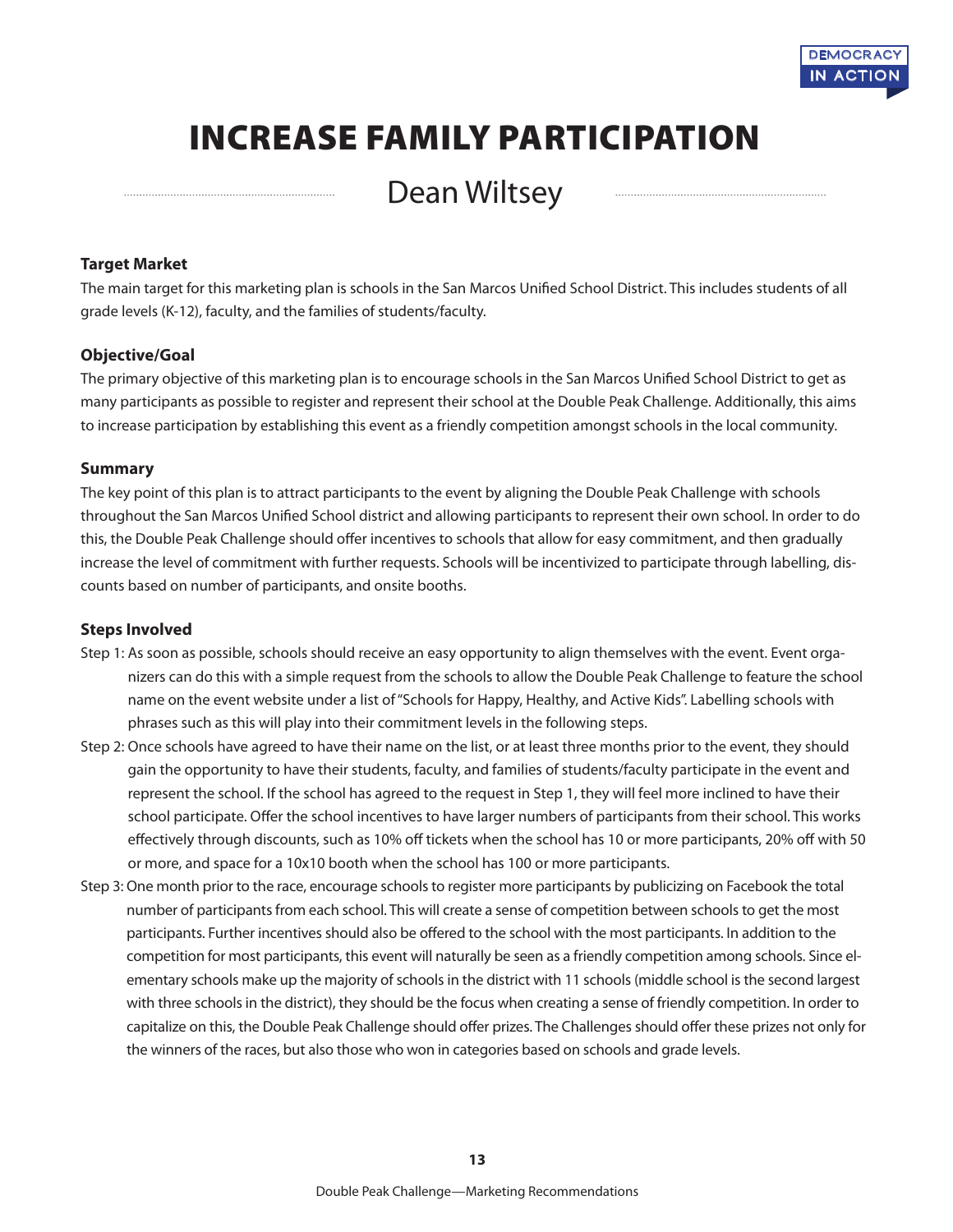

#### **Conclusion**

Aligning with schools throughout the San Marcos Unified School district will increase event attendance in multiple ways. First, positive feelings towards schools and community involvement will transfer to the event and increase likelihood of families and school faculty to attend. Second, by allowing students, faculty, and families of students/faculty to represent their own schools the Double Peak Challenge will benefit from any rivalry among schools in the district. Capitalizing on school rivalry encourage schools to get their students, faculty, and families of students/faculty involved. Lastly, by offering incentives for schools to register as many runners as possible the event will be able to gain large groups participants.

## INCREASE FAMILY PARTICIPATION

### Casey Van Camp

#### **Target Market**

The first target market for the Double Peak Challenge should be families with young children in North County San Diego: specifically, children between K-8th grades or children ages 4-12. The Friends of San Marcos Park & Recreation has teamed up with The San Marcos Pace Promise and the San Marcos Unified School District to co-host this event. Targeting families that come into direct contact with these organizations will be the most successful because they will have an attractive reason to support the race. Advertising in the classroom and throughout the community will attract families to attend the race and bring their children.

Targeting this specific age market for the Kid's Trail Trot will encourage families to bring their young children. The adults may have the option to run a longer event if they choose, but the children will be able to participate and will be encouraged to exercise. Since this event will have more than just the actual running challenge, there will be excitement for the kids, along with exercise and community involvement.

#### **Objective/Goal**

The objective for the Double Peak Challenge is to attract more participants to the event and encourage support from the community. Since this is a local event, promotion within the community and local schools is the key to success. The Friends of San Marcos Park & Recreation want to encourage the community to get active and show their support for this local event. By targeting families, we can increase the participation of not only the family members, but of their friends and fellow school community members. Friends are more likely to join families they know and support this event; they might even participate themselves.

An idea for marketing the Kid's Trail Trot is to have prizes for the Trail Trot winners or a raffle for kids during the race expo. The prize could be a bike, beach toy basket, skateboard or anything that encourages kids to play outdoors. There can also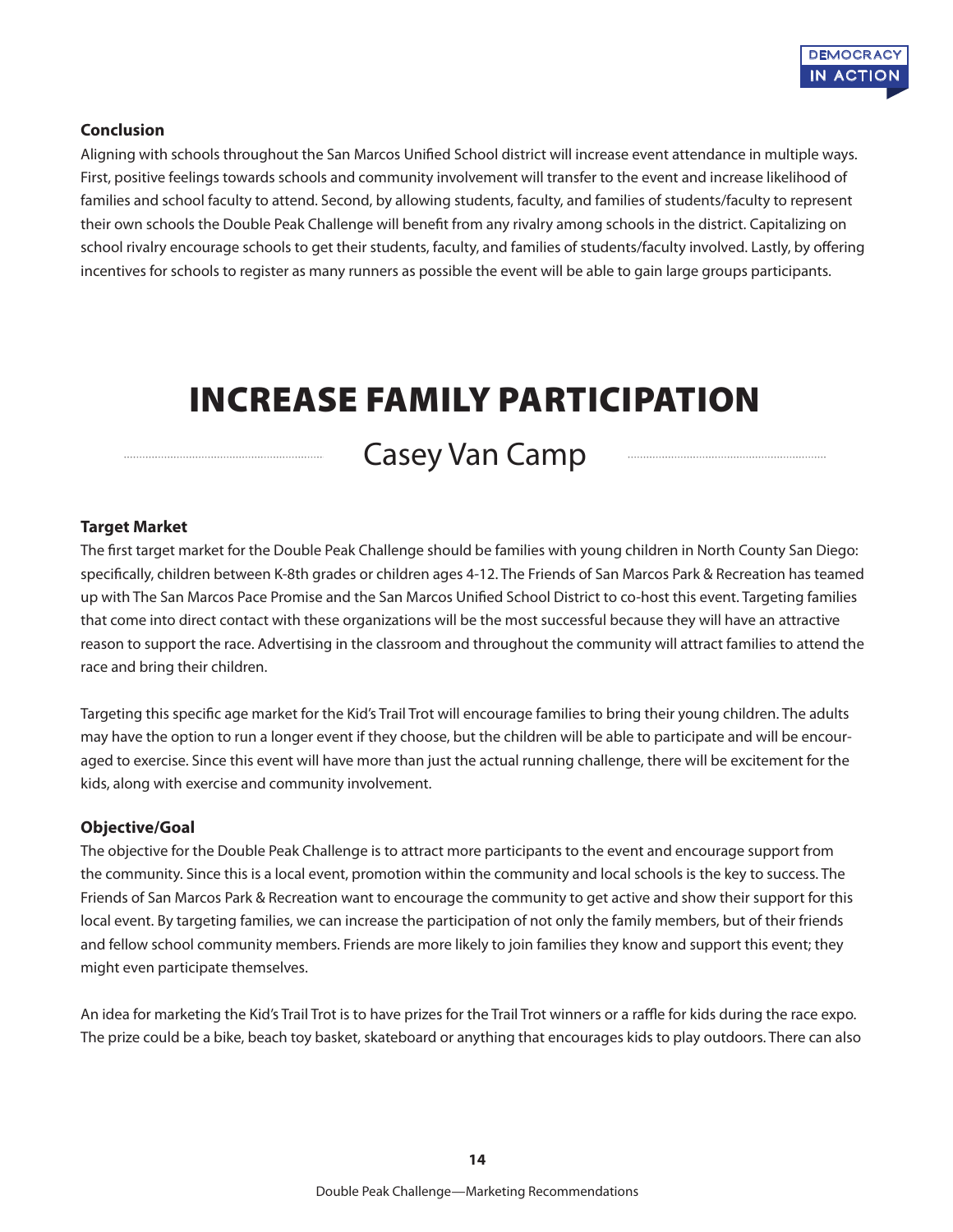be kid-friendly activity area, or "Kids Zone," at the race expo that will include face painting or a bounce house. By having activities that appeal to kids, and advertising this at the schools, students will be encouraged to attend and bring their families.

In order for a promotion to be successful, it must be creative, feasible, and yield results. With the implementation of the Kids Zone, this will attract participant's attention and want them to get involved. In addition, this Kid's Zone will be easy to implement because community volunteers could serve as face painters and organizers can reach out to local businesses for donation or sponsorships for other activities. The addition of the Kid's Zone and new promotional ideas this should yield positive results and bring more participants to the Double Peak Challenge.

#### **Summary**

The key point of this idea is to get kids excited about the Double Peak Challenge and encourage them to come to the event. Families will want to participate if their children are excited about the event. The Friends of San Marcos Parks and Recreation may also spread their message of communities coming together and promote an active lifestyle. By involving the community, advertising the event in schools, and getting the target market excited about the event, participation will increase and this event will be successful.

#### **Steps Involved**

- Develop a Marketing Strategy
- This should include a presentation at San Marcos Unified School District schools, informational flyers and posters throughout the community, and advertising on social media.
- Create a Marketing Timeline/Schedule
- A timeline and schedule is critical for the success of any event. This schedule needs to include specific times for marketing, visiting schools, and prep time for the race expo and event. This will help keep members of The Friends of San Marcos Parks and Recreation team on schedule and knowledgeable about what needs to be accomplished before the event. It will make sure that all members are following the same time line and have a goal for when certain aspects of preparation, such as finding sponsors or vendors, need to be accomplished.
- Contact Vendors / Find Sponsors
- Finding sponsors or vendors that will be attractive for children and encourage them to come to the Kid's Trail Trot. This should occur before any advertising takes place, so those promoting the event know what attractions will be at the Double Peak Challenge. Try to look in the local community for face painters, or carnival equipment rentals. Local community members may be willing to donate items for free promotion, or may even be looking to sponsor the event.
- Promote Double Peak Challenge at Local Schools
- If there is a school rally, special event, or during their physical education classes, race promoters should attend and advertise the event to students. Since children age 5-12 are the target market, school is the perfect place to advertise
- Community Outreach
- Speak at city hall meetings, visit community service groups in the area, and advertise to members of the community. Posters and other marketing materials should be placed around North County encouraging families and experienced runners to take the Double Peak Challenge! The main goal of this event is to involve the community and encourage them to become more active. Promoting this event will encourage participation and get the community excited about the upcoming event.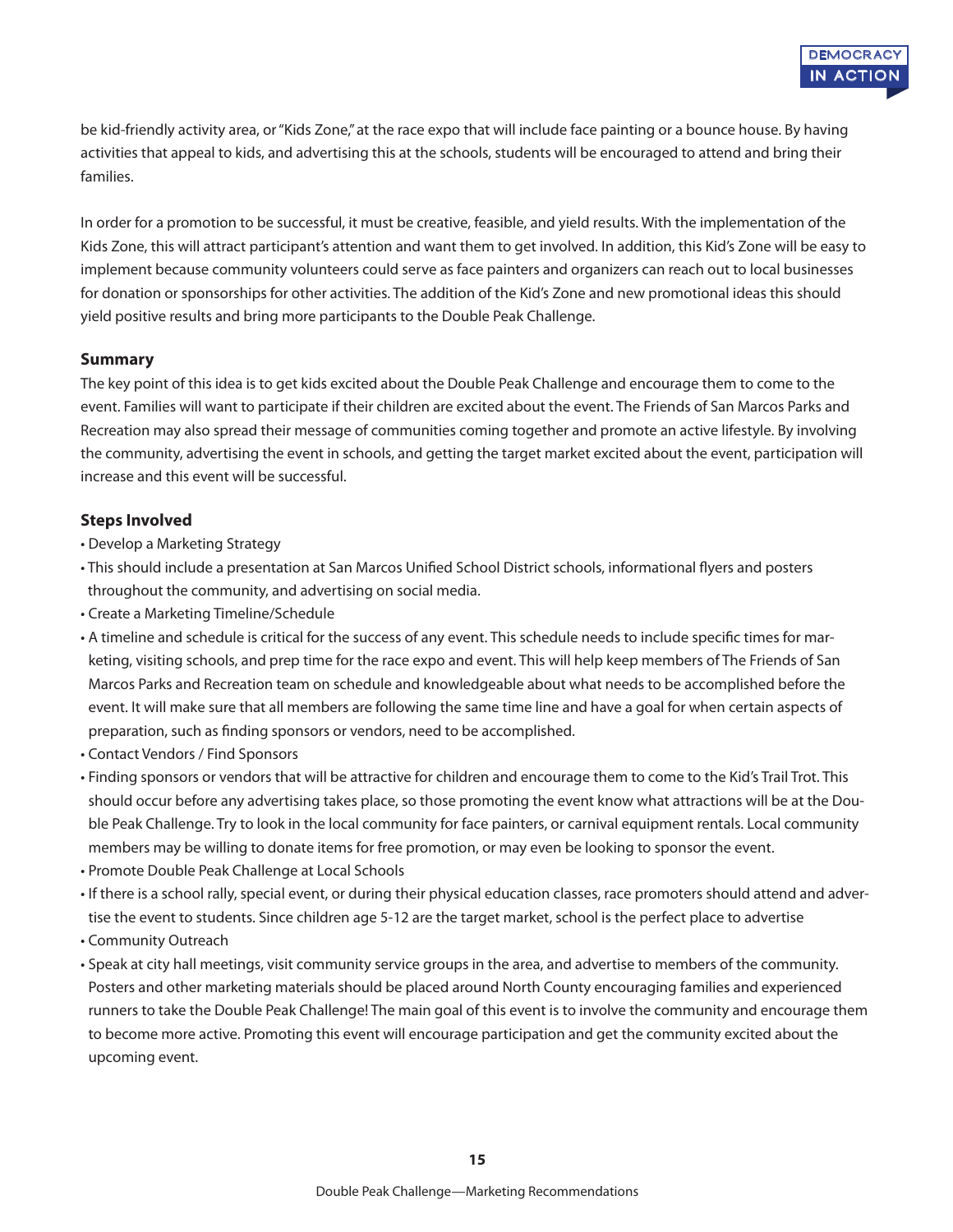

#### **Conclusion**

This idea will be successful because it will attract more participants to attend the Double Peak Challenge and will connect with the Friends of San Marcos Park and Recreation mission of helping bring together the local community. By heavily marketing the Kid's Trail Trot and focusing on the target market of children ages 5-12, young families throughout the community will be attracted to this event. By adding more child-friendly attractions to the post-race expo, families will have an added benefit for attending the event.

## INCREASE FAMILY PARTICIPATION

Tyler Johnson

#### **Target Market:**

The target market would be all students that attend elementary schools within the City of San Marcos, the schools where these students are enrolled and the parents of these students.

#### **Objective/Goal:**

The goal of this would be to attract the younger generations into having fun running in the Trail Trot and to encourage their parents to run in the Double Peak Challenge to bring awareness of the event to the community and promote active lifestyles. In turn, this results in future attendees of the Double Peak Challenge. If a child and a parent sign up, we will use price bundling by giving the adult a discount on their entry fee. In return, the Elementary school with the most students that attend will receive a free school play day funded by the City of San Marcos.

#### **Summary:**

The plan is to get elementary students to sign up for the Trail Trot and bring awareness of the Double Peak Challenge to the parents. The school with the most students to attend will win a play day where they can split into teams to play sports and games to win prizes instead of having a normal school day. Some of the games include beach flags, dizzy bat, spoon relay, soccer, water balloon toss, dodgeball, and more. We want to show the community that the City of San Marcos promotes healthy and active lifestyles for younger generations by encouraging them to run in the Trail Trot and then rewarding them with active play at their school.

#### **Steps Involved:**

- Step 1: Contact a private company that sets up play days to get an estimated cost.
- Step 2: Have the City of San Marcos approve the plan of the school competition and price bundling of student and parent.
- Step 3: Confirm that all schools approve of the play day. If schools do not approve of it, then they will not participate in the competition.
- Step 4: Make a flyer that shares the information about the Trail Trot, the competition between schools and the prize.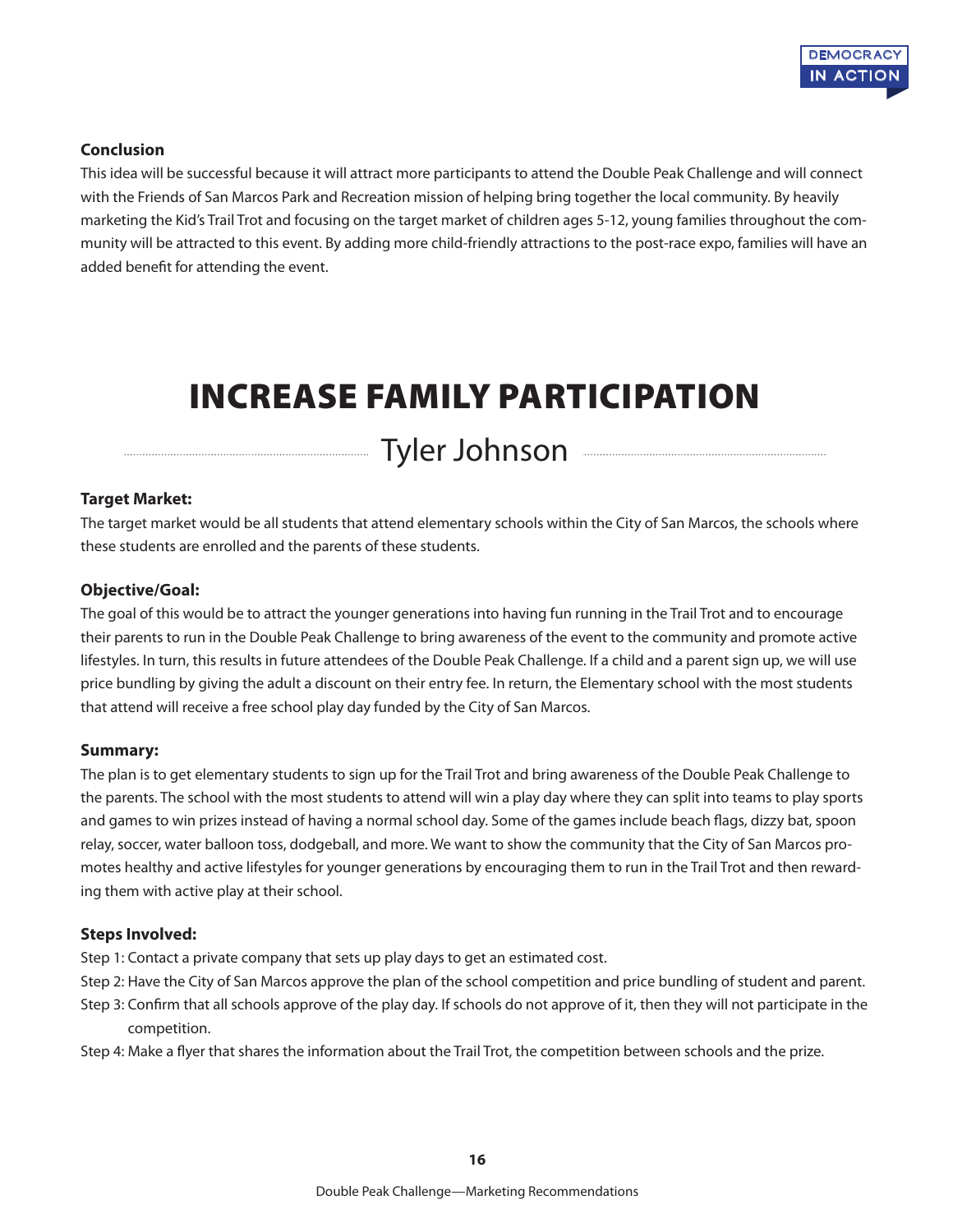

- Step 5: Promote the competition and price bundle on the website of the Challenge and pass out enough flyers to have one in every classroom at the elementary schools in San Marcos that participate.
- Step 6: Acquire the extra volunteers to work the Trail Trot sign-in and allocate the attendees from each school.
- Step 7: Contact the school that wins and ask them for dates that would work for them to have a play day.
- Step 8: Contact the private company that sets up the play day and confirm a date.
- Step 9: Share the contact information of the school and private company to have them coordinate when they can have the play day.
- Step 10: Oversee the event to ensure this was a positive experience for the students and to looks for any changes that can be beneficial for future events.

#### **Conclusion:**

This idea will be successful because children love competition and they love prizes. With this marketing promotion, the Trail Trot has the potential of needing multiple waves to allow all the children to run the trail safely. Giving the price bundling option of one parents 10k Challenge entry fee discounted with a Trail Trot child will also bring in more 10k Challenge participators. This event can only benefit the City of San Marcos with more income from the event as well as the community having a positive perception of the city.

## INCREASE FAMILY PARTICIPATION

### Madeline Johnson

#### **Target Market**

The target market is families with students attending any grade (K-12) within San Marcos school districts. By targeting families, this allows opportunity to attract all ages, from adults to young children to participate in the Double Peak Challenge.

#### **Objective / Goal**

To attract people to register for the Double Peak Challenge, specifically the Trail Trot for Kids.

#### **Summary**

The marketing recommendation for the 2018 Double Peak Challenge is an Ice Cream Social event for the school with the most participants at the event.

The key point of this idea is to engage with local families within the San Marcos school district to highlight community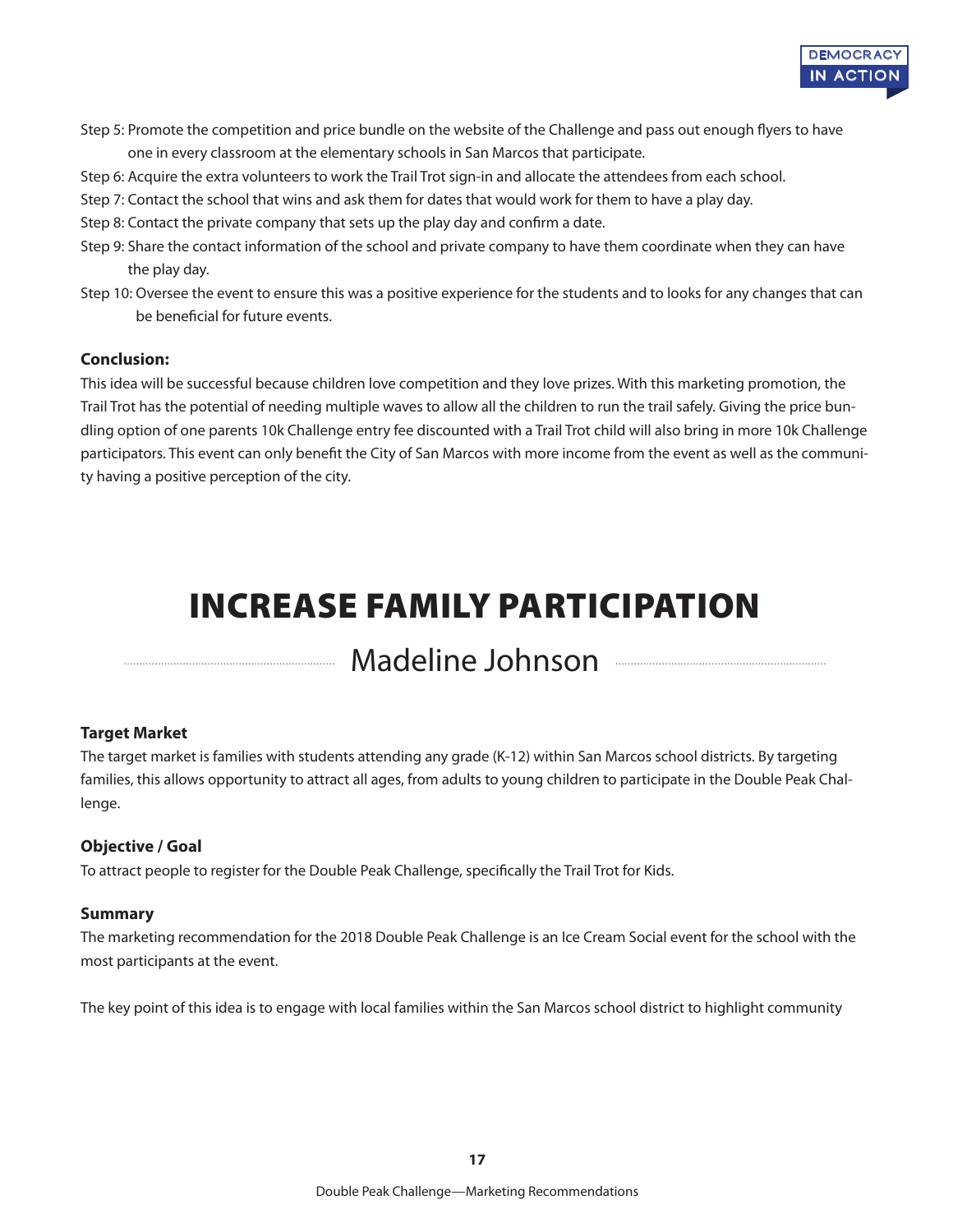involvement, unity, and interaction. The idea is that the Double Challenge is not just a race for the runner in a family, but it is an event for the entire family and all ages.

The idea will encourage local, friendly competition between schools, which will be utilized to create hype, excitement, and anticipation for the 2018 Double Peak Challenge.

This marketing concept can be easily advertised through school newsletters, on-campus posters, and daily announcements. The biggest challenge in implementing this marketing recommendation will be communicating with local schools and getting them on-board with promoting the Double Peak Challenge. The incentive will be the winning school being awarded an Ice Cream Social, provided by the Double Peak Challenge and city of San Marcos.

#### **Steps Involved**

The steps involved in implementing this idea will be short and simple, as follows:

- 1. Create a list of local San Marcos Unified School District schools.
- 2. Contact all schools to set up an appointment with their principal in order to discuss the Double Peak Challenge event. Explain what it is, what it supports, why the school should promote the event to their students and families, and why it is in the best interest of the school to be a part of the Double Peak Challenge.
- 3. Create and sign contractual agreements with all participating schools, and provide them with the guidelines for the competition to see which school will have the most Double Peak Challenge participants and win an Ice Cream Social. Example of instructions: Include Double Peak Challenge info in weekly newsletter, announce during school announcements, create on-campus classroom / grade competitions with incentives to see which class / grade will have the most participants in the Double Peak Challenge, and have on-campus posters / signs encouraging families and students to sign up.
- 4. Set a deadline at all schools for last-call participant sign-ups.
- 5. Provide the option for parents and students to register on-campus in the front office for convenience. If they sign-up outside of their school campus, they will still have the opportunity to put their school name on registration forms with proof of attendance.
- 6. Plan Ice Cream Social event for winning school with volunteers, supplies, entertainment such as music, movies, bounce houses, and / or games.
- 7. Keep track of participants from each school.
- 8. Set Ice Cream Social date with winning school.

#### **Conclusion**

This marketing idea works because the Double Peak Challenge is a community, family-driven event for all ages. Offering this incentive stimulates social motives in the need for affiliation and interaction within the San Marcos community.

Not only does the race offer a 10k, but also a 2-mile and Trail Trot for kids. Because of these key points, it is important to target families with children, and what better place to directly communicate than via local schools?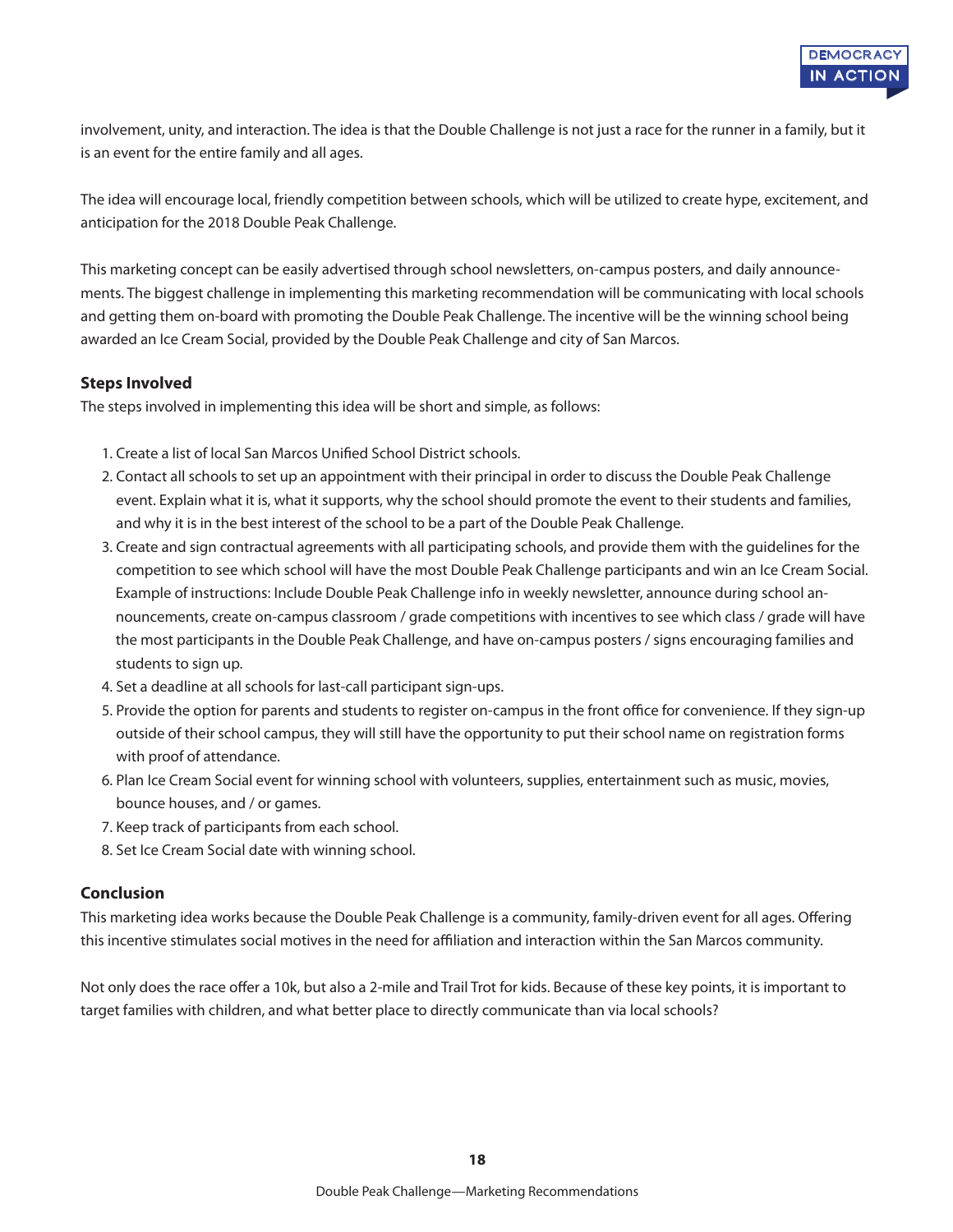

This marketing strategy have a direct impact on local families through schools, and it is extremely efficient, effective, and affordable. The Double Peak Challenge will receive exposure through multiple different outlets - public and private schools - elementary, middle, and high school. It is a great way to reach a wide audience with convenience and ease.

This marketing recommendation is also low-cost and does not require getting a company on-board with supporting your event. It is highly likely that schools will be supportive and excited to get involved within the San Marcos community. School newsletters, daily announcements, and posters / signs on-campus are also cost-free, which is a huge bonus.

The main driving effort in this will be contacting schools, scheduling appointments, organizing the process, and keeping track of school sign-ups. Additionally, the only cost will be the Ice Cream Social event.

This event can be simple, but the best way to show appreciation and give back to the community will be by putting on a memorable night for the winning school. It is creative, easy to implement, gives value, and is feasible to provide. Some ideas are:

| Ice cream truck                | Movie night                               |
|--------------------------------|-------------------------------------------|
| Shaved ice truck               | Game truck on-site                        |
| Create your own sundae station | Bounce house with obstacle course / slide |

## INCREASE FAMILY PARTICIPATION

### Lucas Johnson

#### **Target Market**

The target market that I recommend The Friends of San Marcos Parks and Recreation Board focus on are families. To be specific, small low to middle class families of one or two children near the San Marcos area whose children's age range is between 5-13 years old. Additionally, the behavioral segmentations involved should be those who seek benefits and perceive value as important. For example, a free Trail Trot family outing benefits the parents as it comes with no cost and the kids as a family fun activity.

#### **Objective/Goal**

The overall goal is to increase attendance to the Double Peak Challenge event itself. To be more specific, the goal of this marketing recommendation and promotion is to increase parents of the target market mentioned above to attend the Double Peak 5k Fun Run/Walk.